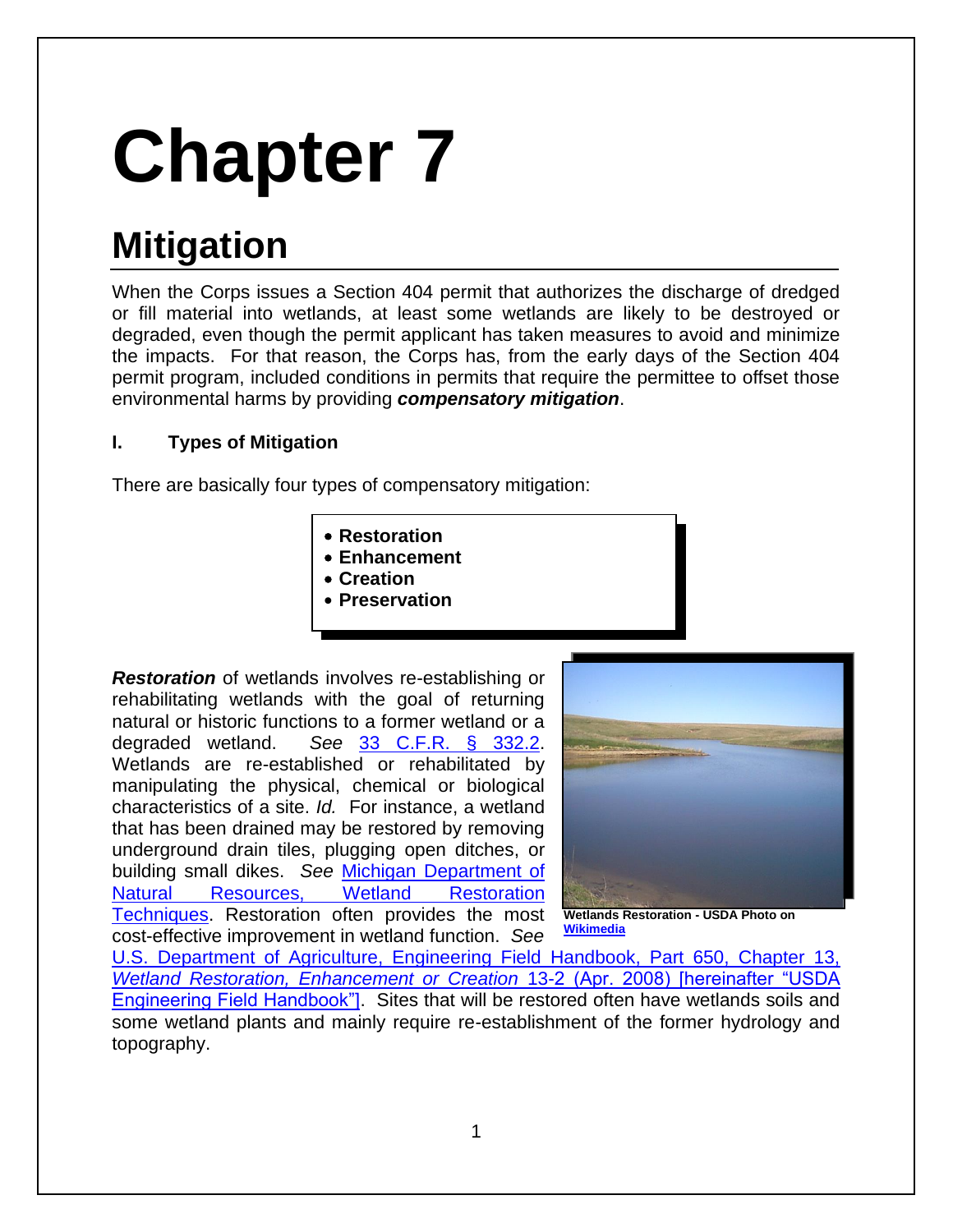*Enhancement* of wetlands involves manipulating the physical, chemical or biological characteristics of an existing wetland to improve a particular function or functions. *See*  [33 C.F.R. § 332.2.](http://www.law.cornell.edu/cfr/text/33/332.2) For instance, enhancement projects might involve diverting a small stream into a wetland to change the water depth or planting different vegetation in the wetland in order to provide habitat for different varieties of fish, birds, or other wildlife. *See* [USDA Engineering Field Handbook 13-2.](http://directives.sc.egov.usda.gov/17765.wba) By improving some functions of wetlands, though, enhancement projects might impair other functions. *See* [33 C.F.R. §](http://www.law.cornell.edu/cfr/text/33/332.2)  [332.2](http://www.law.cornell.edu/cfr/text/33/332.2)*.* For example, by improving the habitat for some varieties of fish and wildlife, a project may degrade the habitat for others. Enhancement projects do not generally increase the acreage of existing wetlands. *Id.* While restoration and enhancement projects can both take place in degraded wetlands, restoration projects focus on returning the site to a prior condition, while enhancement focuses on changing the functions of the site, without regard to the prior condition of the site. Wetlands enhancement projects generally require more management and are more expensive than wetlands restoration projects. *See* [USDA Engineering Field Handbook 13-2.](http://directives.sc.egov.usda.gov/17765.wba)

*Creation* (or establishment) of wetlands involves manipulating the physical, chemical or biological characteristics of land to establish wetlands in uplands or on lands where wetlands did not previously exist. *See* [33 C.F.R. § 332.2.](http://www.law.cornell.edu/cfr/text/33/332.2) Wetland creation is the most difficult type of compensatory mitigation because it requires bringing water to a site where it does not naturally occur and establishing vegetation on soils that are not hydric soils. *See* [National Oceanographic and Atmospheric Administration,](https://permanent.access.gpo.gov/gpo26134/pub_wetlands_restore_guide.pdf) *An Introduction and [User's Guide to Wetland Restoration, Creation and Enhancement](https://permanent.access.gpo.gov/gpo26134/pub_wetlands_restore_guide.pdf)* 11. Consequently, wetland creation is more expensive and requires more management than other mitigation options. *See* [USDA Engineering Field Handbook 13-2.](http://directives.sc.egov.usda.gov/17765.wba) Wetlands are often created for only one function, such as providing wildlife habitat, educational opportunities, or improving water quality of non-point source runoff. *Id.* If successful, though, wetland creation provides an increase in the functions and acreage of wetlands. *See* [33 C.F.R. § 332.2](http://www.law.cornell.edu/cfr/text/33/332.2)

**Preservation** of wetlands involves the permanent protection of ecologically important wetlands through the implementation of appropriate legal and physical mechanisms, such as conservation easements or transfer of title. *See* [40 C.F.R. §230.93\(h\).](http://www.law.cornell.edu/cfr/text/40/230.93) It does not provide an increase in wetland functions or acreage. *See* [33 C.F.R. § 332.2](http://www.law.cornell.edu/cfr/text/33/332.2)

The purpose of compensatory mitigation is to develop long term self-sustaining aquatic resources that offset adverse effects and are not dependent on human intervention after the mitigation has been established. *See* [U.S. Army Corps of Engineers, Sacramento](http://www.spk.usace.army.mil/Missions/Regulatory/Mitigation.aspx)  District, *[Mitigation.](http://www.spk.usace.army.mil/Missions/Regulatory/Mitigation.aspx)*

Of the four types of compensatory mitigation, *restoration* is generally the preferred option because it has a greater likelihood of success and impacts potentially ecologically important uplands less than wetlands creation, and because it provides greater gains in wetlands functions than wetlands enhancement or preservation. *See* [33 C.F.R. § 332.3\(a\)\(2\).](http://www.law.cornell.edu/cfr/text/33/332.3) *Preservation* is limited to preserving ecologically important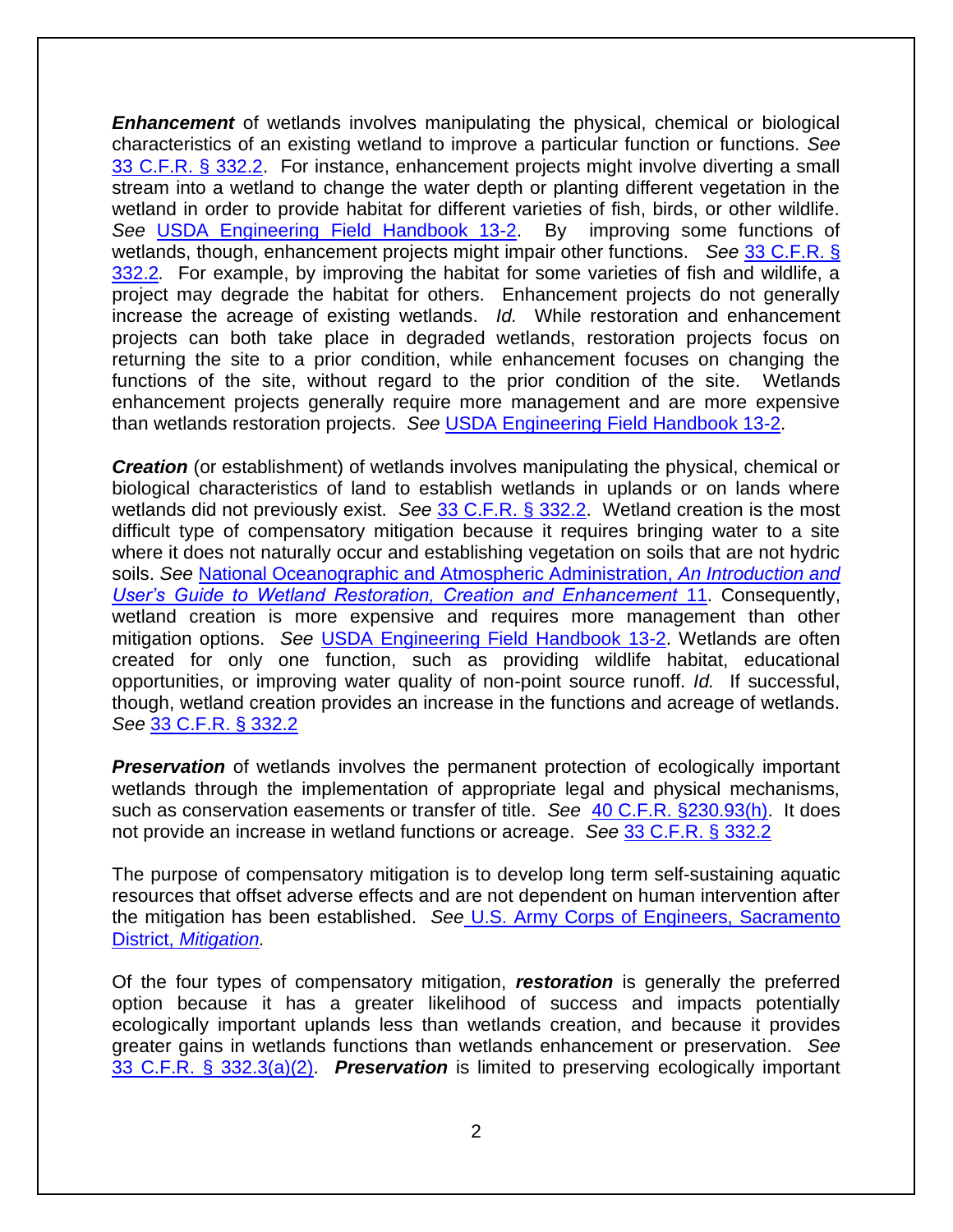wetlands and resources and normally is only accepted as part of a package of mitigation that also includes restoration, enhancement or creation of wetlands resources. *See* [40 C.F.R. §230.93\(h\).](http://www.law.cornell.edu/cfr/text/40/230.93)

Thus, when the Corps issues a Section 404 permit that authorizes the destruction or degradation of wetlands, the Corps will generally include conditions in the permit that require the permittee to offset those environmental harms by restoring, enhancing, creating and/or preserving wetlands.

As will be explained further below, the Corps may require the permittee to carry out and manage the mitigation project itself, or it may allow the permittee to provide the required mitigation by purchasing mitigation credits from a mitigation bank that restores, enhances, creates or preserves wetlands or by paying a fee, "in lieu" of doing the mitigation itself, to an organization that been approved by the Corps to restore, enhance, create or preserve wetlands. "*Permitee-responsible mitigation*", "*mitigation banking*" and the *"in lieu fee programs"* will be discussed in detail below.

### **II. Legal Authority for Mitigation**

The Clean Water Act does not explicitly state that Section 404 permits must include compensatory mitigation requirements, but the statute provides that the 404(b)(1) Guidelines, which establish the criteria for permit evaluation, should be based on criteria comparable to the ocean dumping criteria in Section 403(c) of the Clean Water Act, and those criteria require avoidance and minimization of impacts. *See* [33 U.S.C. §](http://www.law.cornell.edu/uscode/text/33/1344)   $1344(b)(1)$ .

Until 2008, the 404(b)(1) Guidelines also did not explicitly require compensatory mitigation, although they required permittees to take "appropriate and practicable steps ... [to] minimize potential adverse impacts ... on the aquatic ecosystem." *See* [40 C.F.R.](http://www.law.cornell.edu/cfr/text/40/230.10)  [§ 230.10\(d\).](http://www.law.cornell.edu/cfr/text/40/230.10) For several decades, therefore, the Corps and EPA used quidance documents, such as memoranda of agreement, action plans, and Regulatory Guidance Letters, to explain and administer the compensatory mitigation requirements in Section 404 permits.

In 2003, however, Congress included a provision in Section 314 of the [National Defense](http://www.gpo.gov/fdsys/pkg/PLAW-108publ136/html/PLAW-108publ136.htm)  [Authorization Act for Fiscal Year 2004, P.L. 108-136, 117 Stat. 1392,](http://www.gpo.gov/fdsys/pkg/PLAW-108publ136/html/PLAW-108publ136.htm) that required the Corps, within two years, to promulgate regulations governing mitigation and mitigation banking for the Section 404 permitting program. In response, in 2008, a few years late, the Corps and EPA published compensatory mitigation rules. *See* [73 Fed. Reg. 19594](https://www.federalregister.gov/documents/2008/04/10/E8-6918/compensatory-mitigation-for-losses-of-aquatic-resources)  [\(Apr. 10, 2008\).](https://www.federalregister.gov/documents/2008/04/10/E8-6918/compensatory-mitigation-for-losses-of-aquatic-resources) The new rules superseded most of the guidance documents that the agencies previously used to administer the compensatory mitigation requirements. *See*  [33 C.F.R. § 332.1\(f\).](http://www.law.cornell.edu/cfr/text/33/332.1)

Incidentally, those regulations also suggest that compensatory mitigation can be required in order to ensure that an activity authorized by a Clean Water Act Section 404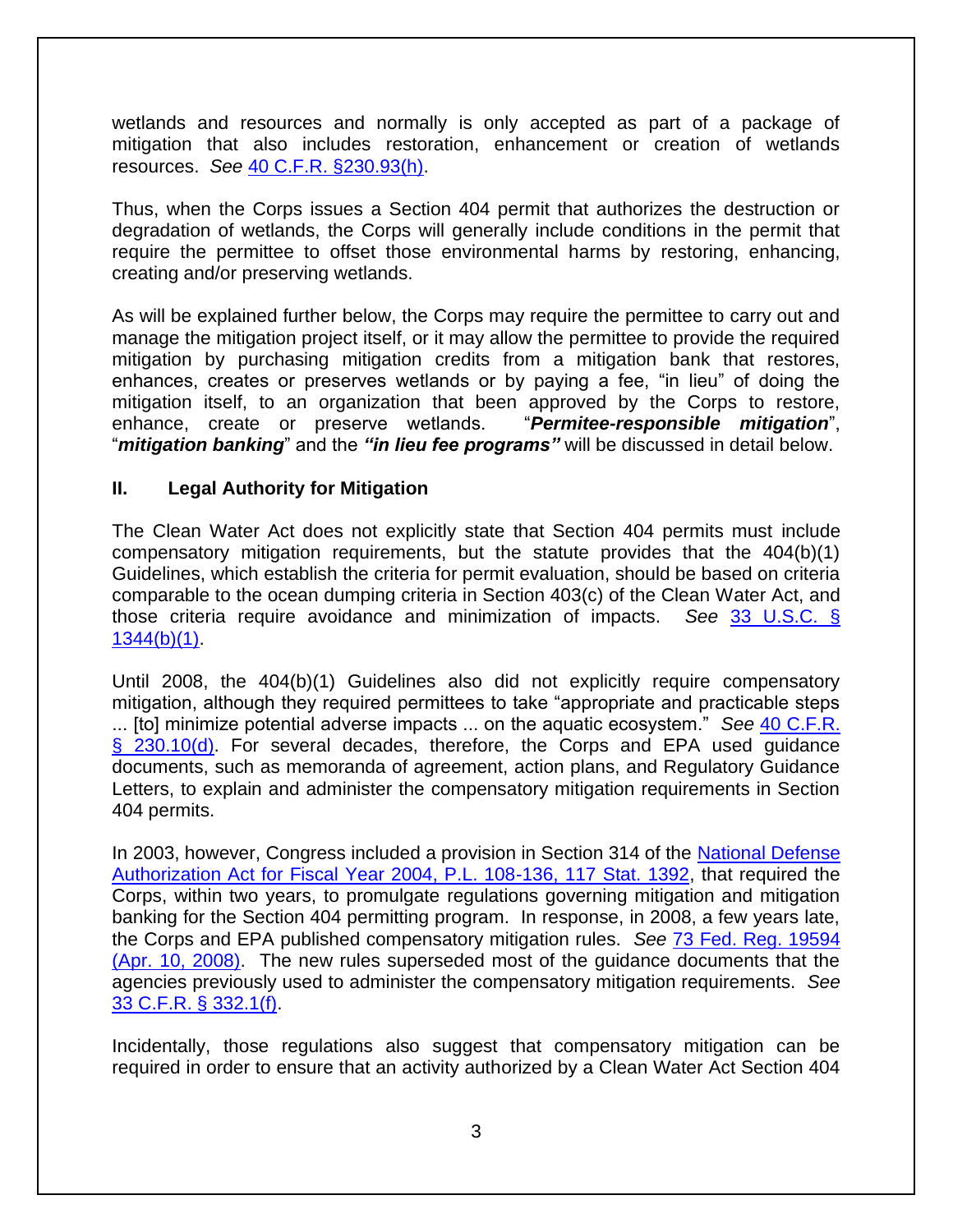permit or a Rivers and Harbors Act Section 10 permit is "not contrary to the public interest." *Id.* § 332.1(d). However, as noted earlier, the Corps rarely relies solely on its "public interest" authority to support decisions involving Section 404 permits.

The Corps has also cited the National Environmental Policy Act (NEPA) as a basis for the mitigation requirements that are included in Section 404 permits. *See [Memorandum](https://www.epa.gov/cwa-404/memorandum-agreemement-regarding-mitigation-under-cwa-section-404b1-guidelines-text)  [of Agreement Between the Department of the Army and the Environmental Protection](https://www.epa.gov/cwa-404/memorandum-agreemement-regarding-mitigation-under-cwa-section-404b1-guidelines-text)  [Agency: The Determination of Mitigation Under the Clean Water Act Section 404\(b\)\(1\)](https://www.epa.gov/cwa-404/memorandum-agreemement-regarding-mitigation-under-cwa-section-404b1-guidelines-text)  Guidelines* [§ II.A. \(Feb. 1990\) \[hereinafter "1990 MOA"\].](https://www.epa.gov/cwa-404/memorandum-agreemement-regarding-mitigation-under-cwa-section-404b1-guidelines-text)

### **Mitigation Resources**

[Corps Video on Mitigation](http://www.dvidshub.net/video/embed/148990) [National Academy of Sciences Report on Compensatory Mitigation](http://www.nap.edu/openbook.php?isbn=0309074320) [1990 MOA on Mitigation Between the Corps and EPA](https://www.epa.gov/cwa-404/memorandum-agreemement-regarding-mitigation-under-cwa-section-404b1-guidelines-text) [Corps Mitigation Regulations \(33 CFR Part 332\)](http://www.law.cornell.edu/cfr/text/33/part-332) EPA Mitigation Regulations [\(404\(b\)\(1\) Guidelines](http://www.law.cornell.edu/cfr/text/40/part-230) - especially [40 CFR](http://www.law.cornell.edu/cfr/text/40/part-230/subpart-J)  [Part 230, Subpart J\)](http://www.law.cornell.edu/cfr/text/40/part-230/subpart-J) and [EPA Fact Sheet on Mitigation](https://www.epa.gov/sites/default/files/2015-08/documents/mitigation_rule_factsheet.pdf) [Example of a Restrictive Covenant for Permittee Mitigation \(Corps/Md.\)](http://www.nab.usace.army.mil/Portals/63/docs/Regulatory/Mitigation/Permittee_Resp_Mit_Site_Dec.pdf) [Model Mitigation Plan Checklist \(EPA/Corps -](https://web.archive.org/web/20170221233325/http:/www.epa.gov/sites/production/files/2015-08/documents/wetlands_model_mitigation_checklist.pdf) 2003)

# **III. Mitigation Sequencing and Permit Conditions**

Mitigation requirements are formulated by the Corps, with input from EPA, the Fish and Wildlife Service and National Marine Fisheries Service, and are included as conditions in Section 404 permits. If EPA, the Fish and Wildlife Service, or the National Marine Fisheries Service disagree with the mitigation requirements that the Corps plans to include in a permit, they can elevate their dispute to higher levels within the agencies pursuant to the 404(q) dispute resolution process described in the last chapter. While the Corps makes the final determination regarding the mitigation conditions included in the permit, EPA retains the authority to veto the permit if it concludes that the mitigation is not adequate. *See* Chapter 8, *infra.* 

Since mitigation requirements are included as conditions in the permit, the Corps can bring enforcement actions against the permittee if the permittee does not comply with the mitigation requirements. *See* [33 U.S.C. § 1344\(s\).](http://www.law.cornell.edu/uscode/text/33/1344)

As noted in the last chapter, when the Corps evaluates alternatives to a permit applicant's proposed project under the Section 404(b)(1) Guidelines to determine whether there are practicable alternatives that have less adverse impacts on the aquatic environment, the Corps compares the effects of the alternatives to the effects of the proposed project, without regard to any mitigation. It does not compare the effects of alternatives to the effects of the proposed project, as reduced by mitigation measures. It is only after the Corps determines that there are no practicable alternatives to the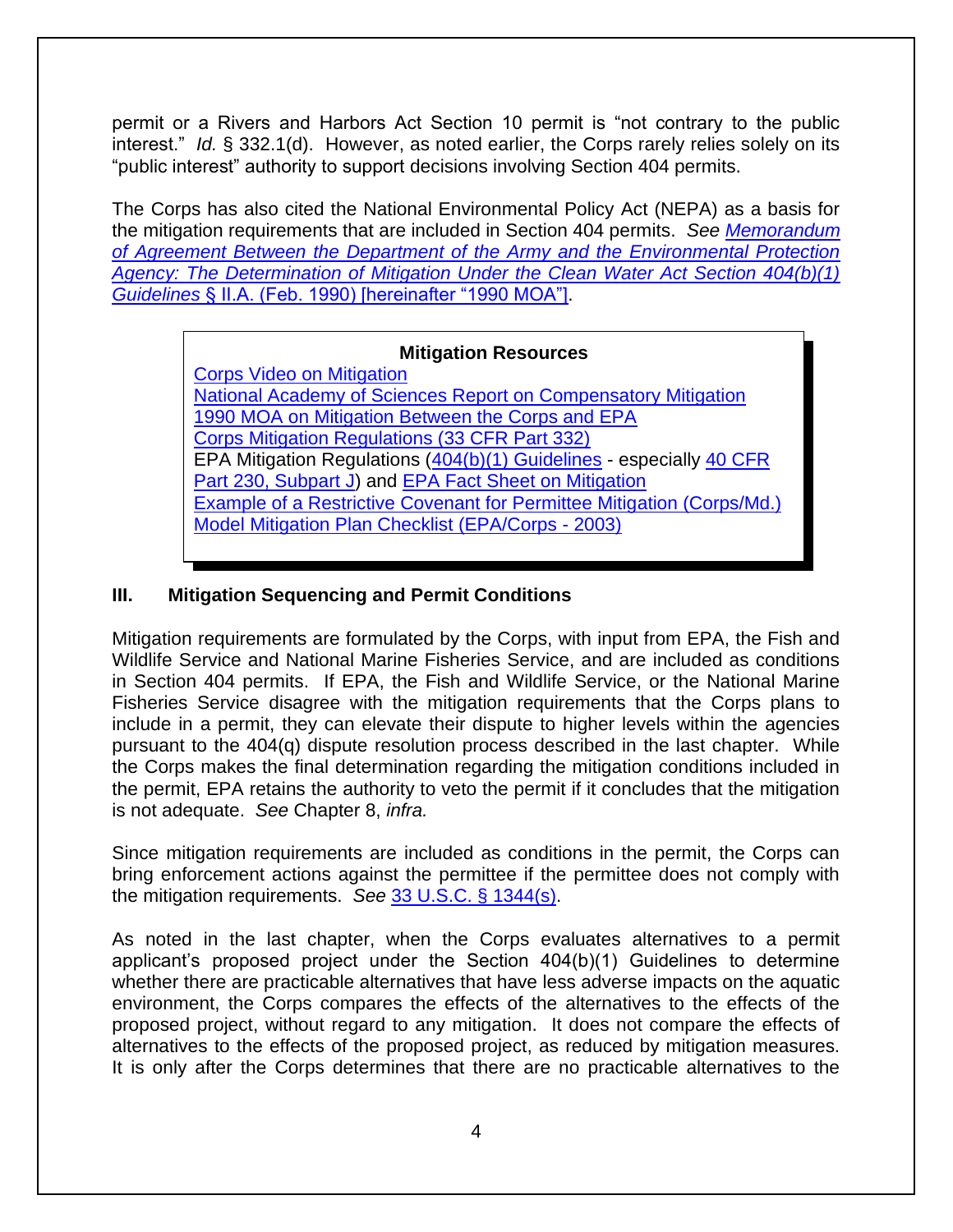proposed discharge that the Corps addresses mitigation. This approach was first announced in a 1990 Memorandum of Agreement between the Corps and EPA. *See*  [1990 MOA,](https://www.epa.gov/cwa-404/memorandum-agreemement-regarding-mitigation-under-cwa-section-404b1-guidelines-text) *supra*.

The 1990 MOA creates a *mitigation sequencing* process to implement the requirement in the Section 404(b)(1) Guidelines that the Corps must require permittees to take "appropriate and practicable steps ... [to] minimize potential adverse impacts ... on the aquatic ecosystem." *See* [40 C.F.R. § 230.10\(d\).](http://www.law.cornell.edu/cfr/text/40/230.10) The three step sequence consists of (1) *avoidance*; (2) *minimization*; and (3) *compensatory mitigation*; in that order.

#### **Mitigation Sequence**

- $\bullet$  Avoid
- $\bullet$  Minimize
- $\bullet$  Mitigate

**Avoid:** As the first step in the process, the Corps must ensure that the proposed discharge avoids impacts to wetlands and the aquatic ecosystem. It does this through the alternatives analysis described above. If there is a practicable alternative to the proposed discharge that would have less adverse impacts on the aquatic environment, the Corps may not issue a permit authorizing the proposed discharge. The 1990 MOA explicitly provided that "Compensatory mitigation may not be used as a method to reduce environmental impacts in the evaluation of the least environmentally damaging practicable alternatives for the purposes of requirements under Section 230.10(a)." *See* [1990 MOA, § II.C.1.](https://www.epa.gov/cwa-404/memorandum-agreemement-regarding-mitigation-under-cwa-section-404b1-guidelines-text) The alternatives analysis, therefore, helps ensure that the permittee avoids impacts to wetlands and aquatic resources if practicable.

*Minimize:* The second step in the mitigation sequence is minimization. Impacts to wetlands and the aquatic environment that cannot be avoided must be minimized. As the 1990 MOA notes, the 404(b)(1) Guidelines provide that appropriate and practicable steps to minimize adverse impacts will be required through project modifications and permit conditions. *See* [40 C.F.R. § 230.10\(d\)](http://www.law.cornell.edu/cfr/text/40/230.10) Subpart H of the Guidelines outlines several actions to minimize impacts, including actions concerning the location of the discharge (i.e. confining it to minimize smothering organisms); actions concerning the material to be discharged (i.e. to reduce the potency and availability of pollutants); actions controlling the material after discharge (i.e. capping contaminated material with clean material); actions affecting the method of dispersion (setting limits on the amount of material discharged per unit of time or volume of receiving water); actions affecting plant and animal populations (i.e. avoiding sites having unique habitat value) and others. See [40 C.F.R. Part 230, Subpart H.](http://www.law.cornell.edu/cfr/text/40/part-230/subpart-H) The Corps includes such requirements as conditions of Section 404 permits.

*Mitigate:* The final step in the mitigation sequence is *compensatory mitigation*. Since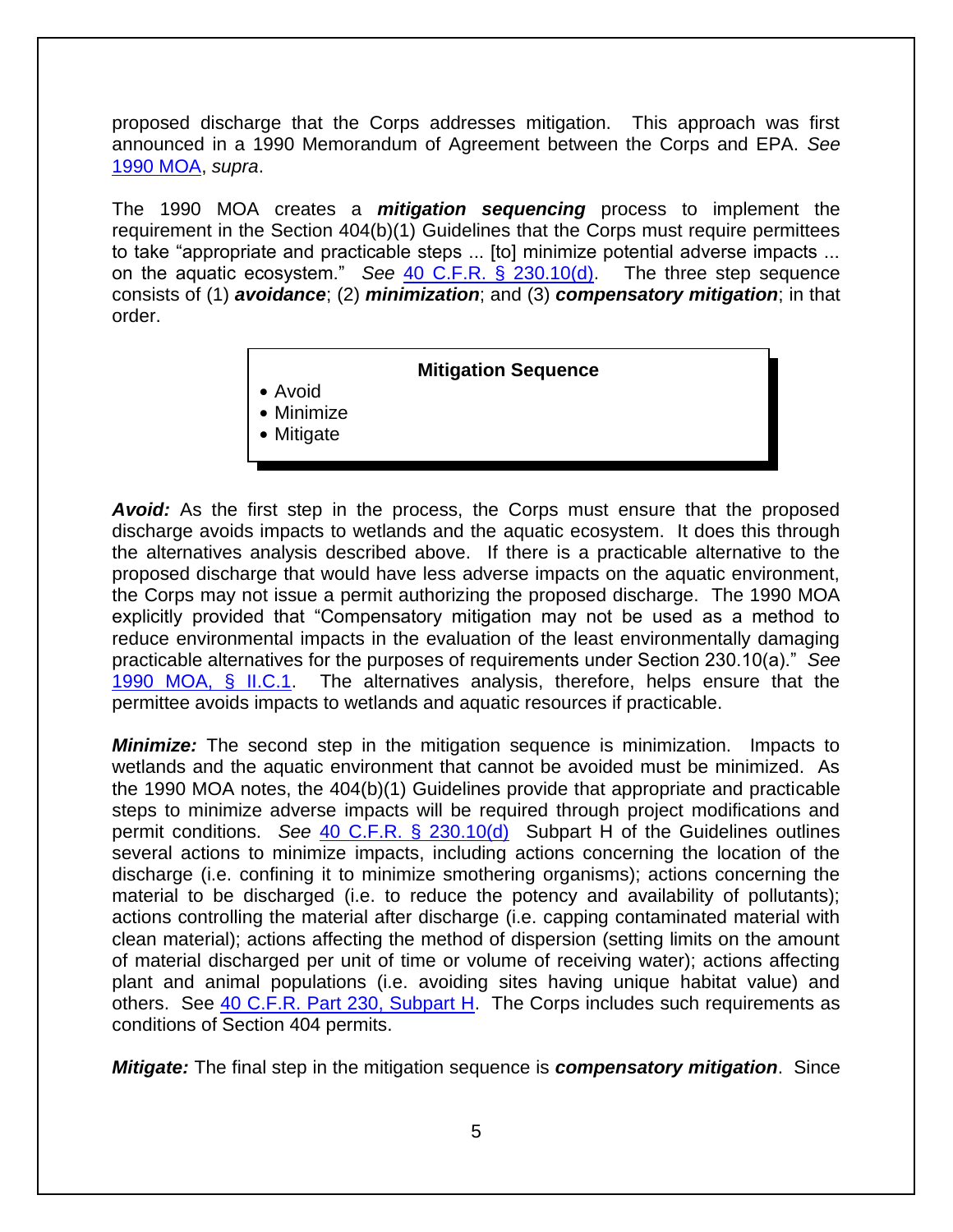a proposed discharge may still cause adverse impacts to the aquatic environment after the Corps has required the permittee to avoid and minimize the impacts, the Corps includes conditions in Section 404 permits to require compensatory mitigation for those remaining adverse effects. The MOA provides "Appropriate and practicable compensatory mitigation is required for unavoidable adverse impacts which remain after all appropriate and practicable minimization has been required." *See* [1990 MOA §](https://www.epa.gov/cwa-404/memorandum-agreemement-regarding-mitigation-under-cwa-section-404b1-guidelines-text)  [II.C.3.](https://www.epa.gov/cwa-404/memorandum-agreemement-regarding-mitigation-under-cwa-section-404b1-guidelines-text)

In addition to creating the mitigation sequence to be used when evaluating Section 404 permit applications, the 1990 MOA clearly provided that mitigation requirements "shall be conditions" of Section 404 permits and that the Corps should deny Section 404 permits "[i]f the mitigation plan necessary to ensure compliance with the Guidelines is not reasonably implementable or enforceable." *Id.* [§ III.E.](http://water.epa.gov/lawsregs/guidance/wetlands/mitigate.cfm)

The 1990 MOA was challenged shortly after the agencies entered into the agreement, but the federal district court hearing the challenge held that the MOA was an interpretive rule, rather than a substantive or legislative rule, and that the challenge to the MOA was not ripe. *See Municipality of Anchorage v. United States*, [21 ELR 20119 \(D. Alaska](http://elr.info/sites/default/files/litigation/21.20119.htm)  [1990\),](http://elr.info/sites/default/files/litigation/21.20119.htm) *aff'd* [980 F.2d 1320 \(9](http://law.justia.com/cases/federal/appellate-courts/F2/980/1320/335056/)th Cir. 1992).

The legality of mitigation sequencing no longer depends on the legality or enforceability of the 1990 MOA, however, as the Corps and EPA incorporated the sequencing requirement into the 2008 mitigation regulations. *See* [33 C.F.R. § 332.1\(c\).](http://www.law.cornell.edu/cfr/text/33/332.1) While those regulations superseded most of the other mitigation guidance documents issued by the Corps prior to the regulations, the regulations provided that the 1990 MOA remained in effect, except for portions of the MOA that addressed the amount, type and location of compensatory mitigation projects. *Id.* § 332.1(f)(2).

#### **IV. Amount and Type of Mitigation Required**

#### **A. No Net Loss**

The presumptions and policies that the Corps uses to determine how much compensatory mitigation and what type of compensatory mitigation are required have evolved over time, but have always left considerable discretion in the hands of the individuals that are reviewing the permit applications. However, the overarching goal to be used in calculating the amount and type of mitigation has remained fairly constant. Beginning with the 1990 MOA, the Corps and EPA indicated that they would "strive", in making decisions regarding compensatory mitigation, "to achieve a goal of *no overall net loss of values and functions*." *See* [1990 MOA § II.B.](https://www.epa.gov/cwa-404/memorandum-agreemement-regarding-mitigation-under-cwa-section-404b1-guidelines-text) However, they stressed that the goal "may not be achieved in each and every permit action." *Id.* In theory, therefore, in most cases, the compensatory mitigation that will be required for each permit should replace the *values and functions* (and not simply acreage) of the wetlands that will be destroyed or degraded by the project authorized by the permit. The "no net loss" policy was re-affirmed in Regulatory Guidance Letters in 2001, *see*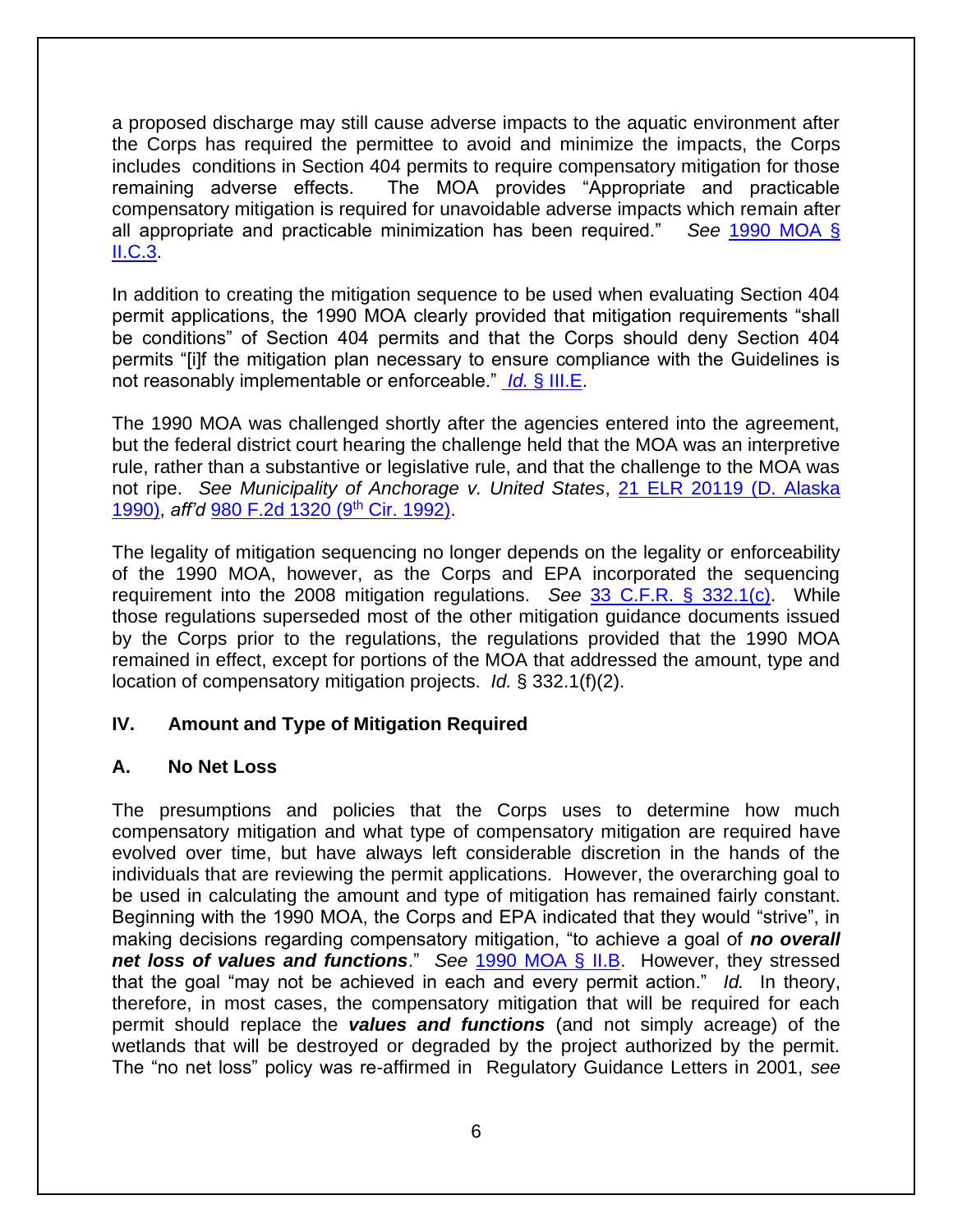[U.S. Army Corps of Engineers , RGL 01-01,](https://usace.contentdm.oclc.org/utils/getfile/collection/p16021coll9/id/1278) *Guidance for the Establishment and [Maintenance of Compensatory Mitigation Projects Under the Corps Regulatory Program](https://usace.contentdm.oclc.org/utils/getfile/collection/p16021coll9/id/1278)  [Pursuant to Section 404\(a\) of the Clean Water Act and Section 10 of the Rivers and](https://usace.contentdm.oclc.org/utils/getfile/collection/p16021coll9/id/1278)  [Harbors Act of 1899](https://usace.contentdm.oclc.org/utils/getfile/collection/p16021coll9/id/1278)* (Oct. 31, 2001), and 2002, *see* [U.S. Army Corps of Engineers,](https://usace.contentdm.oclc.org/utils/getfile/collection/p16021coll9/id/1249)  RGL 02-02, *Guidance [on Compensatory Mitigation Projects for Aquatic Resource](https://usace.contentdm.oclc.org/utils/getfile/collection/p16021coll9/id/1249)*  **Impacts Under the Corps Regulatory Program Pursuant to Section 404 of the Clean** *[Water Act and Section 10 of the Rivers and Harbors Act of 1899](https://usace.contentdm.oclc.org/utils/getfile/collection/p16021coll9/id/1249)* § 2.c. (Dec. 24, 2002) (clarifying that Districts will strive to achieve the goal on a cumulative basis, even though it may not be achieved for every permit action, and that the Corps will achieve the goal programmatically). While the Corps' 2008 permit regulations did not explicitly codify the "no net loss" policy, the preamble to the regulations indicated that the portions of the 1990 MOA that created the policy were not superseded by the regulations. *Se[e](http://www.epa.gov/sites/production/files/2015%2003/documents/2008_04_10_wetlands_wetlands_mitigation_final_rule_4_10_08.pdf)* [70 Fed. Reg. at 19603.](http://www.epa.gov/sites/production/files/2015%2003/documents/2008_04_10_wetlands_wetlands_mitigation_final_rule_4_10_08.pdf)

# **B. On-site and in-kind**

While the "no overall net loss of values and functions" goal has not changed, the manner in which it has been implemented in permit decisions has changed over time. The 1990 MOA established preferences for "*on-site*" compensatory mitigation and "*inkind*" compensatory mitigation. The MOA indicated that compensatory actions "should be undertaken, when practicable, in areas adjacent or continuous to the discharge site." *See* [1990 MOA § II.C.3.](https://www.epa.gov/cwa-404/memorandum-agreemement-regarding-mitigation-under-cwa-section-404b1-guidelines-text) In addition, it provided that "[i]f on-site compensatory mitigation is not practicable, off-site compensatory mitigation should be undertaken in the same geographic area if practicable." *Id.* Since the goal of the mitigation was to replace the values and functions of the wetlands destroyed or degraded by the permitted discharge, mitigation measures at or near the site of those wetlands were deemed to be more likely to replace those values and functions. If a wetland is providing flood control for a particular area, for instance, creation of another wetland at a different location is unlikely to serve that same function. The preference for "in-kind" compensation (replacement of a particular type of wetland lost with a similar type of wetland) was based on similar considerations. As noted in Chapter 1, *infra*, a freshwater marsh will likely provide values and functions that may not be replaced by a forested swamp. The policy presumed that wetlands were more likely to replace the values and functions of wetlands destroyed or degraded if the mitigation wetlands were the same type of wetlands as those destroyed or degraded.

On-site and in-kind mitigation may be more likely to replace the values and functions of the wetlands being destroyed or degraded by a section 404 permitted discharge than off-site or out-of-kind mitigation *if* the mitigation measures are actually being implemented successfully. However, in 2001, the *National Research Council of the National Academy of Sciences* issued a report that suggested that the Corps was not adequately monitoring mitigation projects and that the literature on mitigation at the time suggested that "required mitigation projects often are not undertaken or fail to meet permit conditions." *See* National Research Council. *[Compensating for Wetland Losses](http://www.nap.edu/openbook.php?isbn=0309074320)  Under the Clean Water Act* [3 \(The National Academies Press, 2001\) \[hereinafter "NRC](http://www.nap.edu/openbook.php?isbn=0309074320)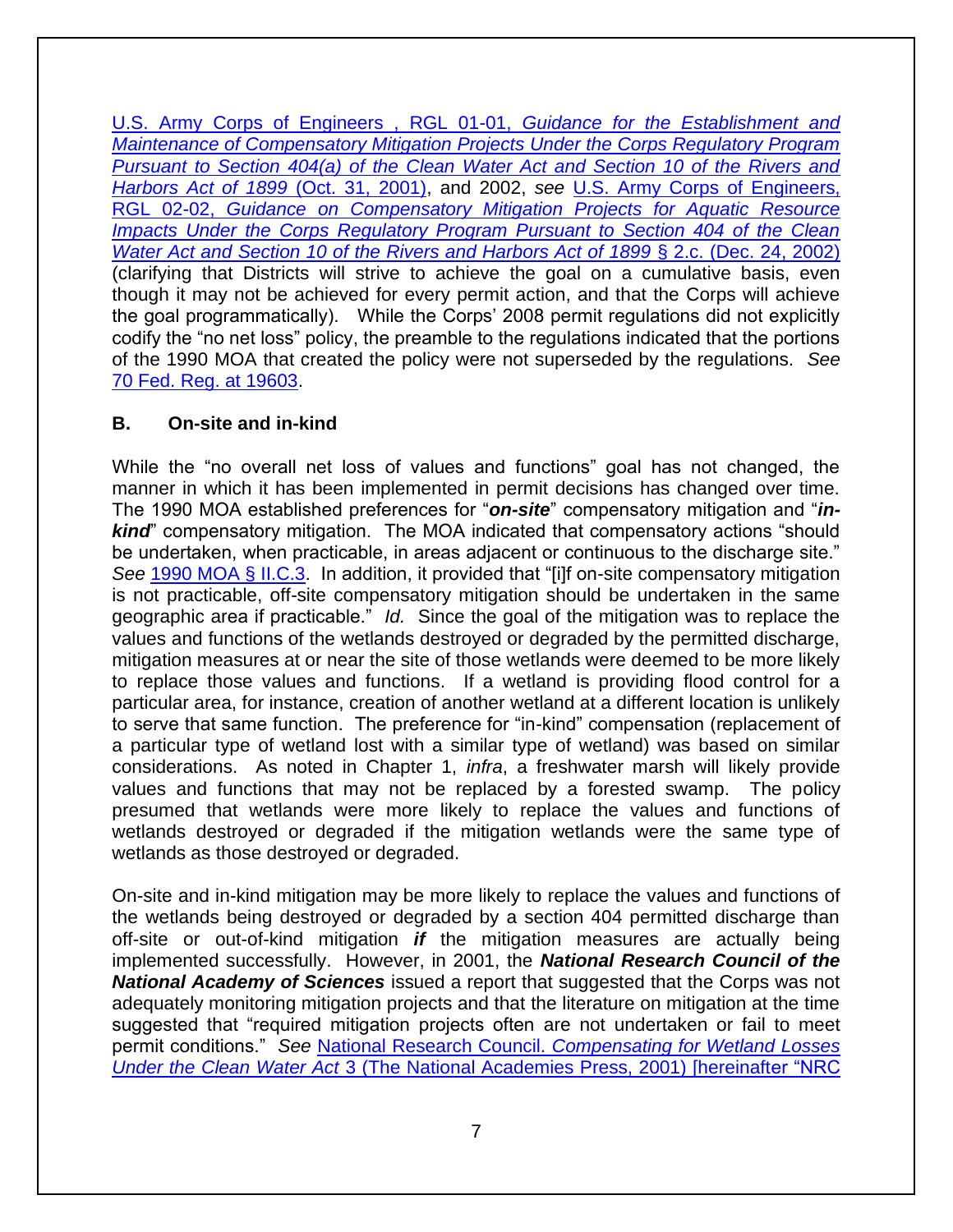[Mitigation Report"\].](http://www.nap.edu/openbook.php?isbn=0309074320) The Council suggested that the Corps should consider the values and functions that wetlands serve within a watershed when making mitigation decisions, rather than simply focusing on the impacts at or near the site. *Id.* at 3-4. The Council suggested that "a preference for on-site and in-kind mitigation should not be automatic, but should follow from an analytically based assessment of the wetland needs in the watershed and the potential for the compensatory wetland to persist over time." *Id.* The Council's report explained that on-site mitigation measures may frequently be unsuccessful because the hydrology, soils and vegetation at the site may not support the mitigation project, and recommended selection of sites to promote development of self-sustaining mitigation. *Id.* at 4-5. Regarding the preference for "in-kind" mitigation, the report also noted that some types of wetlands, such as fens and bogs, could not be restored based on the knowledge at the time of the report. *Id.* at 4*.* 

The Corps responded to the National Research Council Report by issuing a *2001 Regulatory Guidance Letter* that softened the preferences. *See* [RGL 01-01,](https://usace.contentdm.oclc.org/utils/getfile/collection/p16021coll9/id/1278) *supra*. The agency was heavily criticized because it made major changes to the 1990 MOA in the RGL without involving EPA or other agencies in the development of the policy, so the agency replaced that Guidance Letter a year later with a new Regulatory Guidance Letter that it developed with input from the other agencies. *See* [RGL 02-02,](https://usace.contentdm.oclc.org/utils/getfile/collection/p16021coll9/id/1249) *supra*. The new guidance indicated that mitigation should be used to "maintain wetland functional levels within a watershed" and that off-site mitigation could be used "when it provides more watershed benefit than on-site mitigation." *Id.* § 2.g. Similarly, the guidance indicated that out-of-kind mitigation was appropriate when it was "practicable and provides more environmental or watershed benefit than in-kind compensation." *Id.* § 2.h.

That Guidance was superseded by the 2008 regulations, though, which now establish a hierarchy for selecting compensatory mitigation and which establish a preference for selecting mitigation based on a *watershed approach*. *See* [33 C.F.R. § 332.3\(b\)\(4\).](http://www.law.cornell.edu/cfr/text/33/332.3) Thus, the 1990 MOA preference for on-site, in-kind mitigation has been replaced by a preference for selecting mitigation on a watershed basis. In situations where a watershed approach is not practicable, though, the regulations maintain a preference for on-site and in-kind mitigation over off-site and out-of-kind mitigation. *Id.* § 332.3(b)(5).

#### **C. Ratios and Timing**

Two other important issues that arise concerning compensatory mitigation involve the amount of mitigation that will be required and the timing of the mitigation project. Regarding the *amount* of mitigation, the 1990 MOA recognized that implementation of the "no net loss" goal meant that mitigation should provide at least a one to one replacement of the *values and functions* of wetlands, and not simply a one to one replacement of *acreage*. *See* [1990 MOA § II.B.](https://www.epa.gov/cwa-404/memorandum-agreemement-regarding-mitigation-under-cwa-section-404b1-guidelines-text) However, the MOA also provided that in the absence of more definitive information on the functions and values of specific wetlands, a minimum *1 to 1 acreage replacement ratio* may be used as a reasonable surrogate for no net loss of values and functions. *Id.* Thus, if 10 acres of wetlands were being destroyed or degraded, the Corps could require the permittee to provide 10 acres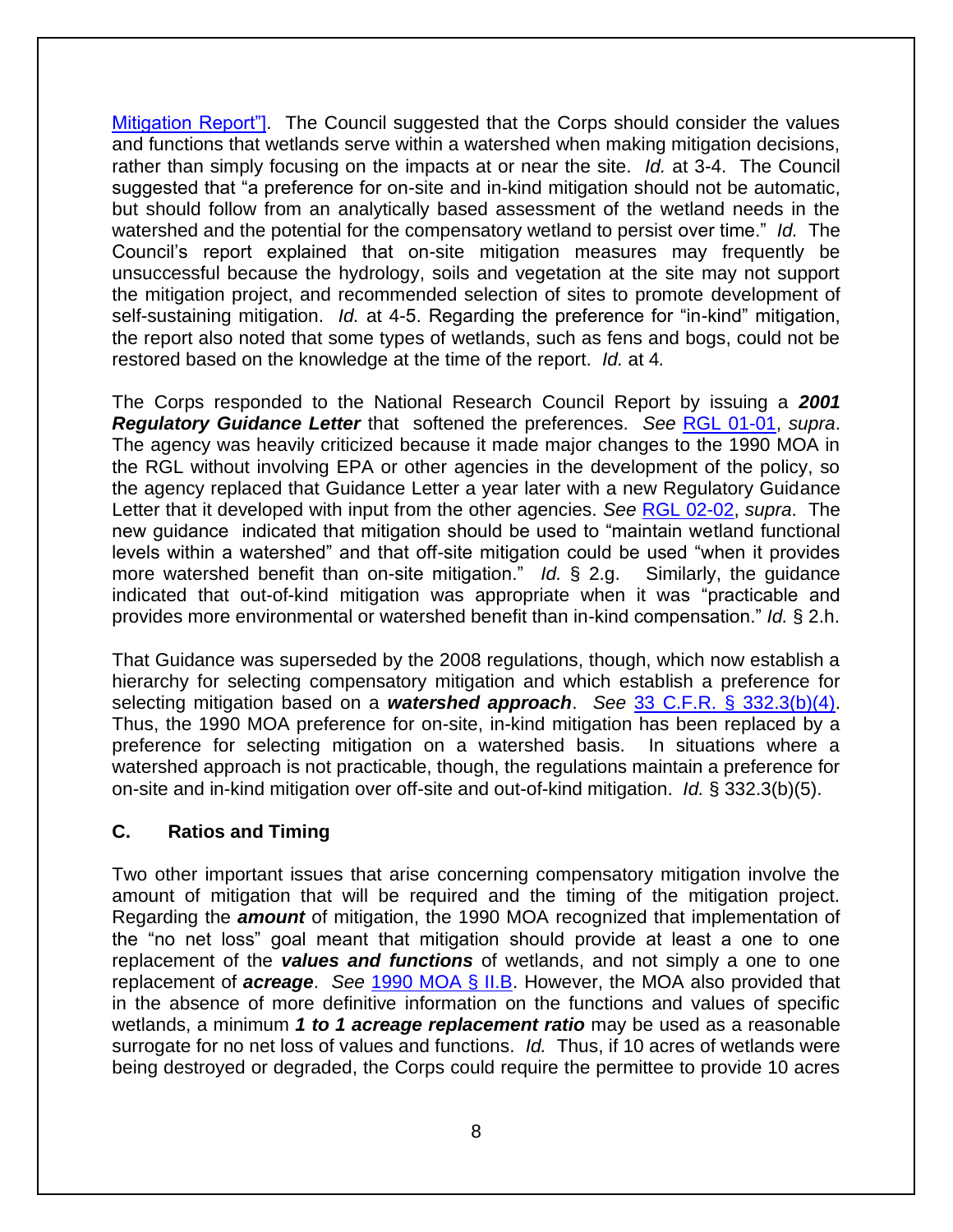of wetlands mitigation in the absence of more definitive information on the values and functions of those wetlands.

Even if it is possible to precisely identify the values and functions that are being lost when a wetland is destroyed or degraded and to precisely identify the values and functions that could be provided by wetlands that may be restored, enhanced, created, or preserved, the ratio adopted by the Corps for mitigation projects will vary depending on the type of project (restoration, enhancement, creation, or preservation) because some types of mitigation projects, like preservation, do not provide any increase in values or functions to offset the values and functions lost, and because some mitigation projects, like restoration, may have greater chances to succeed than others, like wetlands creation.

The *1990 MOA* recognized this dynamic, providing that the 1 to 1 ratio "may be greater where the functional values of the area being impacted are demonstrably high and the replacement wetlands are of lower functional value or the likelihood of success of the mitigation project is low [and that ] ... the ratio may be less than 1 to 1 for areas where the functional values associated with the area being impacted are demonstrably low and the likelihood of success associated with the mitigation proposal is high." *Id.*  Accordingly, while the Corps might require a permittee to restore 10 acres of wetlands to replace 10 acres of wetlands (1:1 ratio), they may require the permittee to create 30 acres (3:1 ratio), instead of restoring 10, to replace those wetlands, since the likelihood of successful wetland creation may be lower than the likelihood of successful restoration.

The Corps re-affirmed the 1990 MOA approach in the 2002 Regulatory Guidance Letter, *see* [RGL 02-02,](https://usace.contentdm.oclc.org/utils/getfile/collection/p16021coll9/id/1249) *supra*, but the 2008 regulations superseded both that RGL and the portion of the 1990 MOA that created that approach. The regulations adopt a similar approach, though, and provide little more certainty regarding specific ratios than the prior guidance provided. Specifically, the regulations indicate that the amount of compensatory mitigation must be sufficient to replace "lost aquatic functions", based on "appropriate functional or conditional assessment methods or other suitable metrics." *See* [33 C.F.R. § 332.3\(f\)\(1\).](http://www.law.cornell.edu/cfr/text/33/332.3) Where those methods or metrics aren't available, the regulations provide that "a minimum one to one acreage or linear foot compensation ratio must be used." *Id.* They also require the permit issuer (district engineer) to require a ratio greater than one to one "to account for the method of compensatory mitigation (e.g., preservation), the likelihood of success, differences between the functions lost at the impact site and the functions expected to be produced by the compensatory mitigation project, temporal losses of aquatic resource functions, the difficulty of restoring or establishing the desired aquatic resource type and functions, and/or the distance between the affected aquatic resource and the compensation site." *Id.* §  $332.3(f)(2)$ .

While the guidance and regulations leave considerable discretion to the permit issuer to identify specific ratios for compensatory mitigation, in practice, most Districts have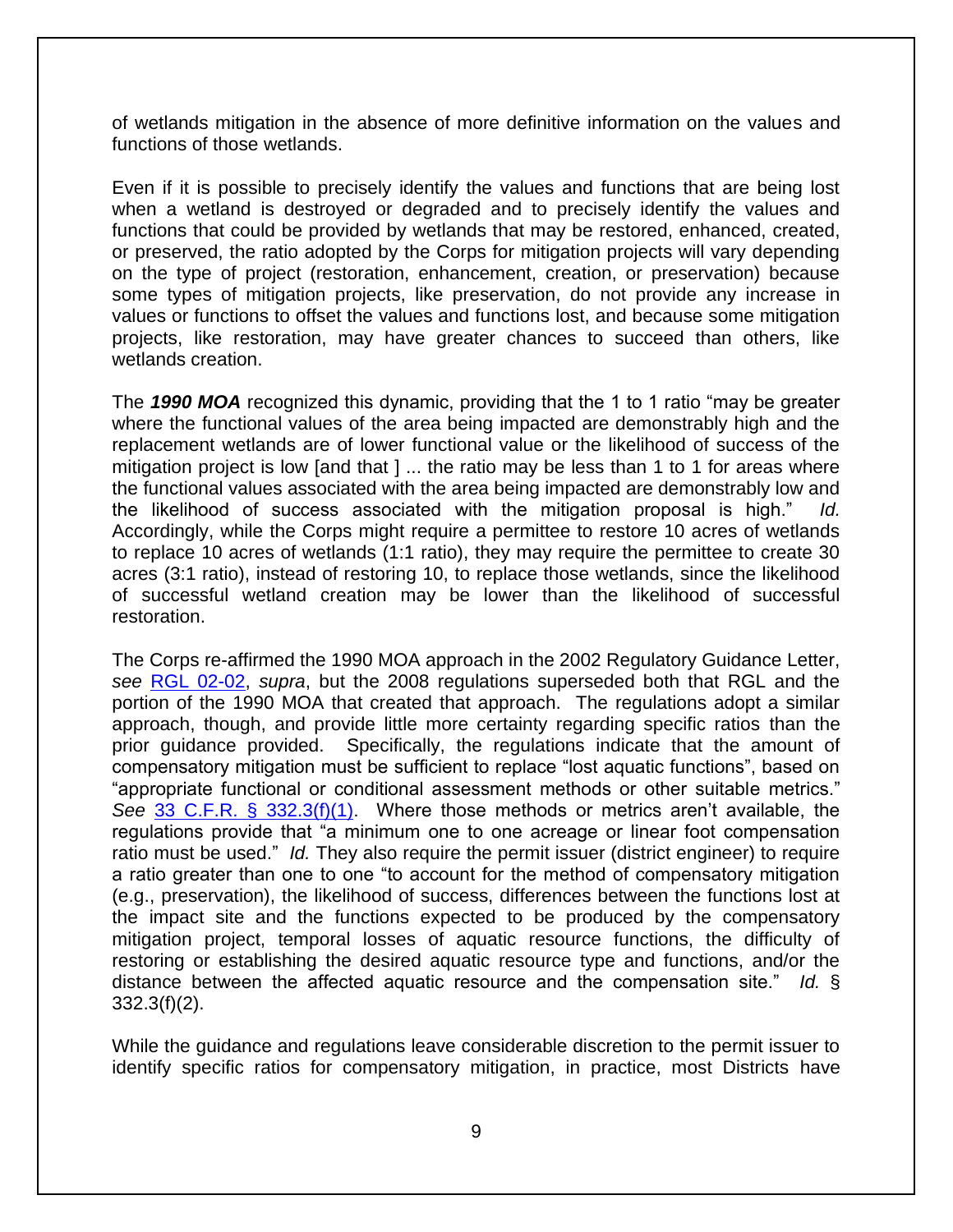adopted guidance that identify ratios for specific types of mitigation projects. See Margaret Strand, Wetlands Deskbook 93 (Environmental Law institute, 3d ed., 2009).

Regarding the *timing* of compensatory mitigation, in light of concerns that many mitigation projects were not being implemented or were not succeeding, the 2001 National Research Council report recommended that "compensatory mitigation should be in place concurrent with, and preferably before, permitted activity" and that "there should be effective legal and financial assurances for long-term site sustainability and monitoring of all compensatory wetland projects". *See* [NRC Mitigation Report,](http://www.nap.edu/openbook.php?isbn=0309074320) *supra*, at 7. The 2008 regulations codified those requirements, (1) providing that "[i]mplementation of the compensatory mitigation project shall be, to the maximum extent practicable, in advance of or concurrent with the activity causing the authorized impacts"; (2) requiring additional compensatory mitigation to offset any losses of wetland functions that occur between the time of the discharge and the implementation of the mitigation, s*ee* [33 C.F.R. § 332.3\(m\);](http://www.law.cornell.edu/cfr/text/33/332.3) and (3) requiring "sufficient financial assurances to ensure a high level of confidence that the compensatory mitigation project will be successfully completed." *Id*. § 332.3(n).

### **Questions and Comments**

- 1. **Monitoring:** Although the 1990 MOA indicated that monitoring was an important aspect of mitigation, *see* [1990 MOA § III.D,](https://www.epa.gov/cwa-404/memorandum-agreemement-regarding-mitigation-under-cwa-section-404b1-guidelines-text) the 2001 National Academy of Sciences National Research Council Report suggested that the Corps was not adequately monitoring and tracking the success of mitigation projects associated with Section 404 permits. *See* [NRC Mitigation Report,](http://www.nap.edu/openbook.php?isbn=0309074320) *supra*, at 3. A 2005 Government Accountability Office (GAO) report also concluded that the Corps was infrequently monitoring and rarely inspecting compensatory mitigation projects. *See* [U.S. Government Accountability Office, GAO-05-898,](http://www.gao.gov/assets/250/247675.pdf) *Corps of [Engineers Does Not Have an Effective Oversight Approach to Ensure That](http://www.gao.gov/assets/250/247675.pdf)  [Compensatory Mitigation is Occurring](http://www.gao.gov/assets/250/247675.pdf)* (Sept. 8, 2005). In light of those reports, the Corps' 2008 mitigation regulations require permittees to monitor the mitigation and submit reports pursuant to a monitoring plan approved by the Corps, but the regulations provide flexibility to the Corps to tailor the monitoring requirements and reporting frequency to the specific mitigation project. *See* [33](http://www.law.cornell.edu/cfr/text/33/332.6)  [C.F.R. § 332.6.](http://www.law.cornell.edu/cfr/text/33/332.6) For a detailed examination of the role that outside organizations have played, or should play, in monitoring and enforcing mitigation requirements, *see* Jessica Owley, *The Increasing Privatization of Environmental Permitting,* 46 Akron L. Rev. 1091 (2013).
- 2. **Success of mitigation:** Various studies have found that (1) fewer than 30% of the mitigation sites reviewed were successful in replacing the functions of the wetlands sites that they replaced; (2) fewer than 50% of mitigation sites reviewed were ecologically successful; and (3) failure rates for some types of wetlands are significantly higher than the failure rate for other types of wetlands, resulting in a shift in the predominance of various types of wetlands. *See* [Rebecca L.](https://jacksontetonplan.com/DocumentCenter/View/780/Kihslinger-RL-2008-PDF?bidId=)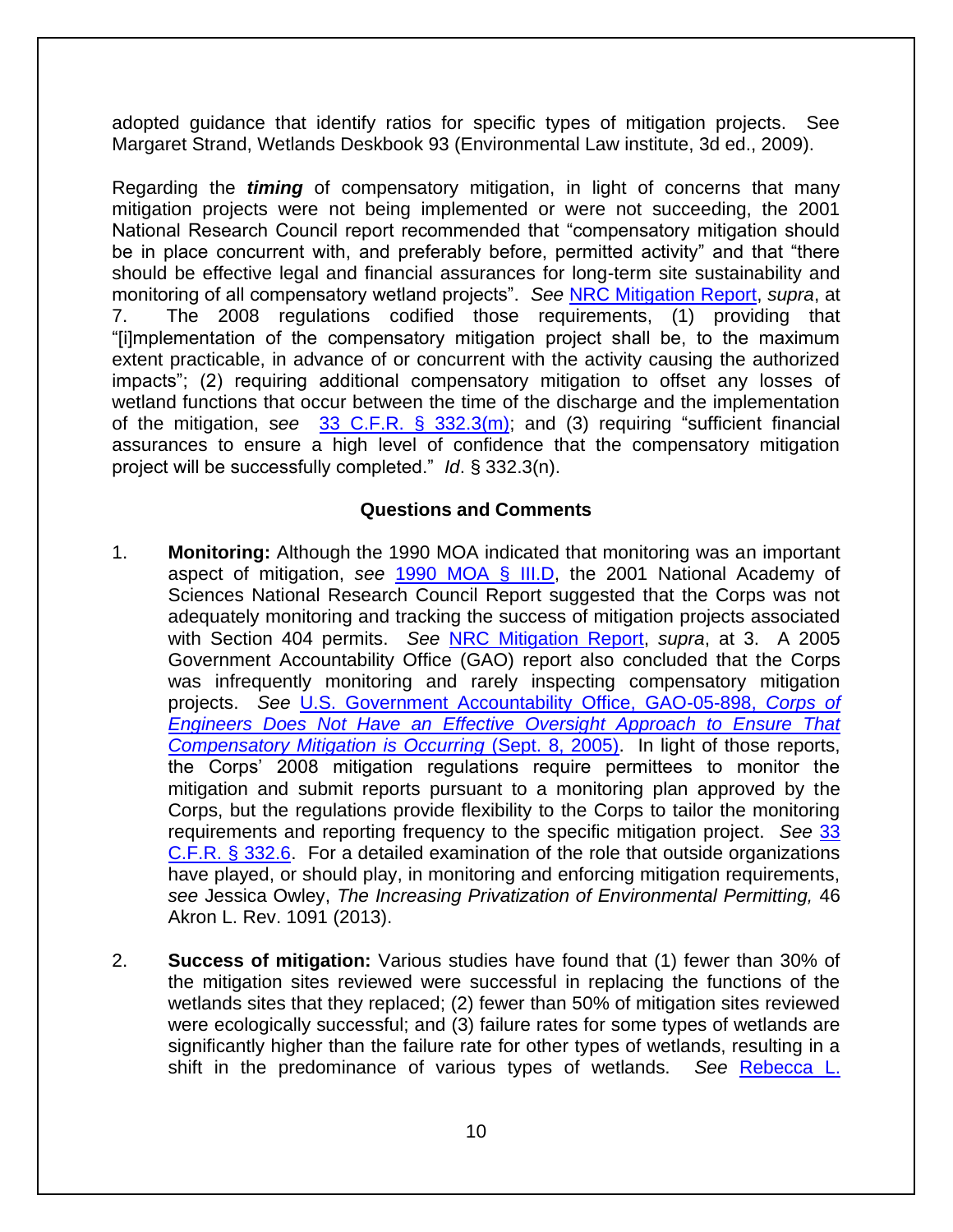Kihslinger, *[Success of Wetland Mitigation Projects,](https://jacksontetonplan.com/DocumentCenter/View/780/Kihslinger-RL-2008-PDF?bidId=)* 30:2 National Wetlands [Newsletter 14, 15 \(2008\).](https://jacksontetonplan.com/DocumentCenter/View/780/Kihslinger-RL-2008-PDF?bidId=) In addition, a recent EPA Office of the Inspector General report criticized EPA for claiming that the agency reported "no net loss" of wetlands in the Section 404 regulatory program for fiscal years 2009-2011 because the agency presumed that mitigation projects for permitted activities will meet performance standards, when many of the projects failed to meet those standards. *See* [U.S. Environmental Protection Agency, Office of the Inspector](https://web.archive.org/web/20170805030604/https:/www.epa.gov/sites/production/files/2015-09/documents/20140416-14-p-0191.pdf)  General, Report No. 14-P-0191, *[EPA Needs to Clarify its Claim of "No Net Loss"](https://web.archive.org/web/20170805030604/https:/www.epa.gov/sites/production/files/2015-09/documents/20140416-14-p-0191.pdf)  of Wetlands* [1-3 \(April 16, 2014\).](https://web.archive.org/web/20170805030604/https:/www.epa.gov/sites/production/files/2015-09/documents/20140416-14-p-0191.pdf) How should the information reported by Rebecca Kihslinger and the information in the Inspector General report affect permitting and mitigation decisions?

3. **Mitigation Planning:** The 2008 mitigation regulations also established planning requirements for mitigation, so that each mitigation project must have a *mitigation plan* approved by the Corps including the following elements:

| <b>Objectives</b>           | Amount, Type and Method (restoration, etc.) of mitigation and the<br>manner in which it addresses the needs of the watershed |
|-----------------------------|------------------------------------------------------------------------------------------------------------------------------|
| <b>Site Selection</b>       | Factors considered in selecting the mitigation site                                                                          |
| <b>Site Protection</b>      | Legal instruments to be used to protect the mitigation site (e.g.                                                            |
| <b>Instrument</b>           | conservation easement)                                                                                                       |
| <b>Baseline information</b> | Description of the mitigation site before mitigation                                                                         |
| Determination of            | Explanation of how the proposed mitigation site provides sufficient                                                          |
| credits                     | compensation for impacts from the permitted activity                                                                         |
| <b>Mitigation Work Plan</b> | Detailed work plan for developing the mitigation project                                                                     |
| <b>Maintenance Plan</b>     | Plan for maintenance after initial construction is completed                                                                 |
| <b>Performance</b>          | Ecologically-based standards to be used to determine whether the                                                             |
| standards                   | mitigation is meeting its objectives                                                                                         |
| <b>Monitoring</b>           | Plan outlining parameters to be monitored, and the timing of                                                                 |
| <b>Requirements</b>         | monitoring and reporting                                                                                                     |
| <b>Long Term</b>            | Plan for long-term sustainability, including financing and                                                                   |
| <b>Management Plan</b>      | identification of the persons responsible for long-term management                                                           |
| <b>Adaptive</b>             | Strategy to address unforeseen changes in site conditions or other                                                           |
| <b>Management Plan</b>      | components of the mitigation project                                                                                         |
| <b>Financial Assurances</b> | Financial assurances for the project (e.g. performance bond)                                                                 |

*See* [33 C.F.R. § 332.4\(c\).](http://www.law.cornell.edu/cfr/text/33/332.4)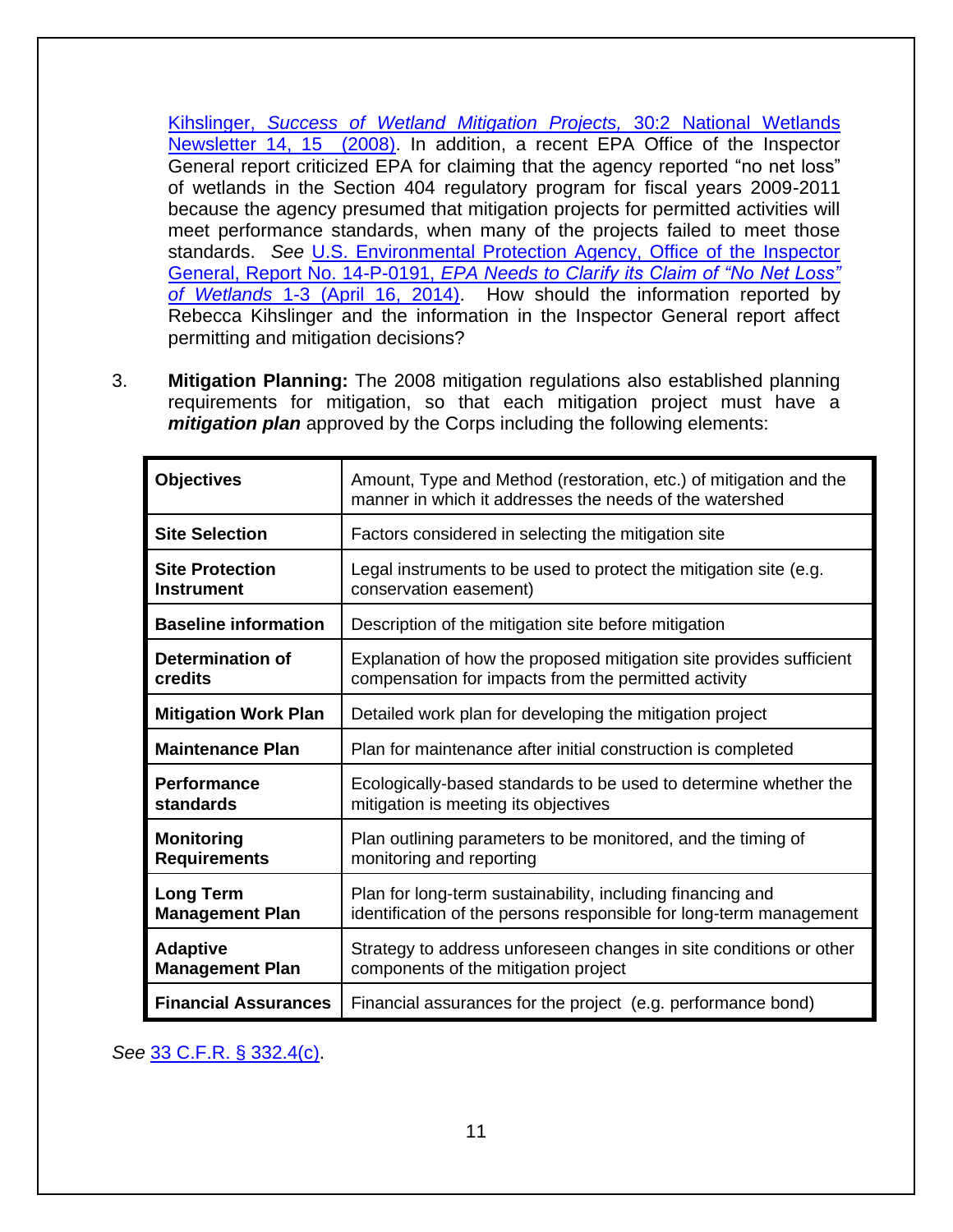4. Shortly after the agencies adopted the 2008 mitigation rule, several members of the National Research Council's Committee on Mitigating Wetland Losses critiqued the rule, discussing discuss the importance of the watershed approach, adaptive management and implementation of the rule. *See* [Royal C. Gardner,](http://www.stetson.edu/law/lawreview/media/38-2gardner-pdf.pdf)  [Joy Zedler, Ann Redmond, R. Eugene Turner, Carol A. Johnston, Victoria R.](http://www.stetson.edu/law/lawreview/media/38-2gardner-pdf.pdf)  [Alvarez, Karen L. Prestegaard, and William J. Mitsch,](http://www.stetson.edu/law/lawreview/media/38-2gardner-pdf.pdf) *Compensating for Wetland*  Losses Under the Clean Water Act (Redux): Evaluating the Federal *[Compensatory Mitigation Regulation,](http://www.stetson.edu/law/lawreview/media/38-2gardner-pdf.pdf)* 33 Stetson L. Rev. 213 (2009). For a detailed examination of the ecosystem focus of the new regulations, *see* [J.B.](http://www.stetson.edu/law/lawreview/media/38-2ruhl-pdf.pdf)  [Ruhl, James Salzman & Iris Goodman,](http://www.stetson.edu/law/lawreview/media/38-2ruhl-pdf.pdf) *Implementing the New Ecosystem [Services Mandate of the Section 404 Compensatory Mitigation Program](http://www.stetson.edu/law/lawreview/media/38-2ruhl-pdf.pdf) - A [Catalyst for Advancing Science and Policy,](http://www.stetson.edu/law/lawreview/media/38-2ruhl-pdf.pdf)* 38 Stetson L. Rev. 251 (2009).

#### **V. Mitigation Banking**

Although the Corps initially required permittees to undertake compensatory mitigation projects themselves on land that they owned or would acquire (*permittee responsible mitigation*), other mitigation alternatives have gained popularity over time and the 2008 mitigation regulations established a preference for those other alternatives. The major alternatives to permittee responsible mitigation are *mitigation banking* and *in lieu fee programs* (which will be discussed later in this chapter).

In *mitigation banking*, a person or entity restores, enhances, creates or preserves wetlands in a compensatory mitigation project and generates *credits* that can be used to satisfy mitigation requirements for a Section 404 permit. *See* [33 C.F.R. § 332.2.](http://www.law.cornell.edu/cfr/text/33/332.2) While the first mitigation banks generated credits that the banker would use to satisfy mitigation requirements for projects that the banker was undertaking, many mitigation banks today are *entrepreneurial banks*, and sell credits to third parties who are engaged in development projects and need to provide compensatory mitigation as a condition of obtaining a Section 404 permit.

Although the 1990 MOA between the Corps and EPA provided that mitigation banking could be an acceptable form of compensatory mitigation, *see* [1990 MOA § III.C,](https://www.epa.gov/cwa-404/memorandum-agreemement-regarding-mitigation-under-cwa-section-404b1-guidelines-text) the MOA limited the situations in which banking could be used, since the MOA created the preference for on-site, in-kind mitigation described above. Entrepreneurial banks, by their nature, will be used to provide mitigation for many different projects and will not generally be on-site of any of those projects. As the preference for on-site, in-kind mitigation softened and the Corps developed mitigation banking guidance, *see [Federal](https://www.federalregister.gov/documents/1995/11/28/95-28907/federal-guidance-for-the-establishment-use-and-operation-of-mitigation-banks)  [Guidance for the Establishment, Use and Operation of Mitigation Banks,](https://www.federalregister.gov/documents/1995/11/28/95-28907/federal-guidance-for-the-establishment-use-and-operation-of-mitigation-banks)* 68 Fed. Reg. [58605 \(Nov. 28, 1995\) \[hereinafter "Mitigation Banking Guidance"\],](https://www.federalregister.gov/documents/1995/11/28/95-28907/federal-guidance-for-the-establishment-use-and-operation-of-mitigation-banks) mitigation banking became much more popular.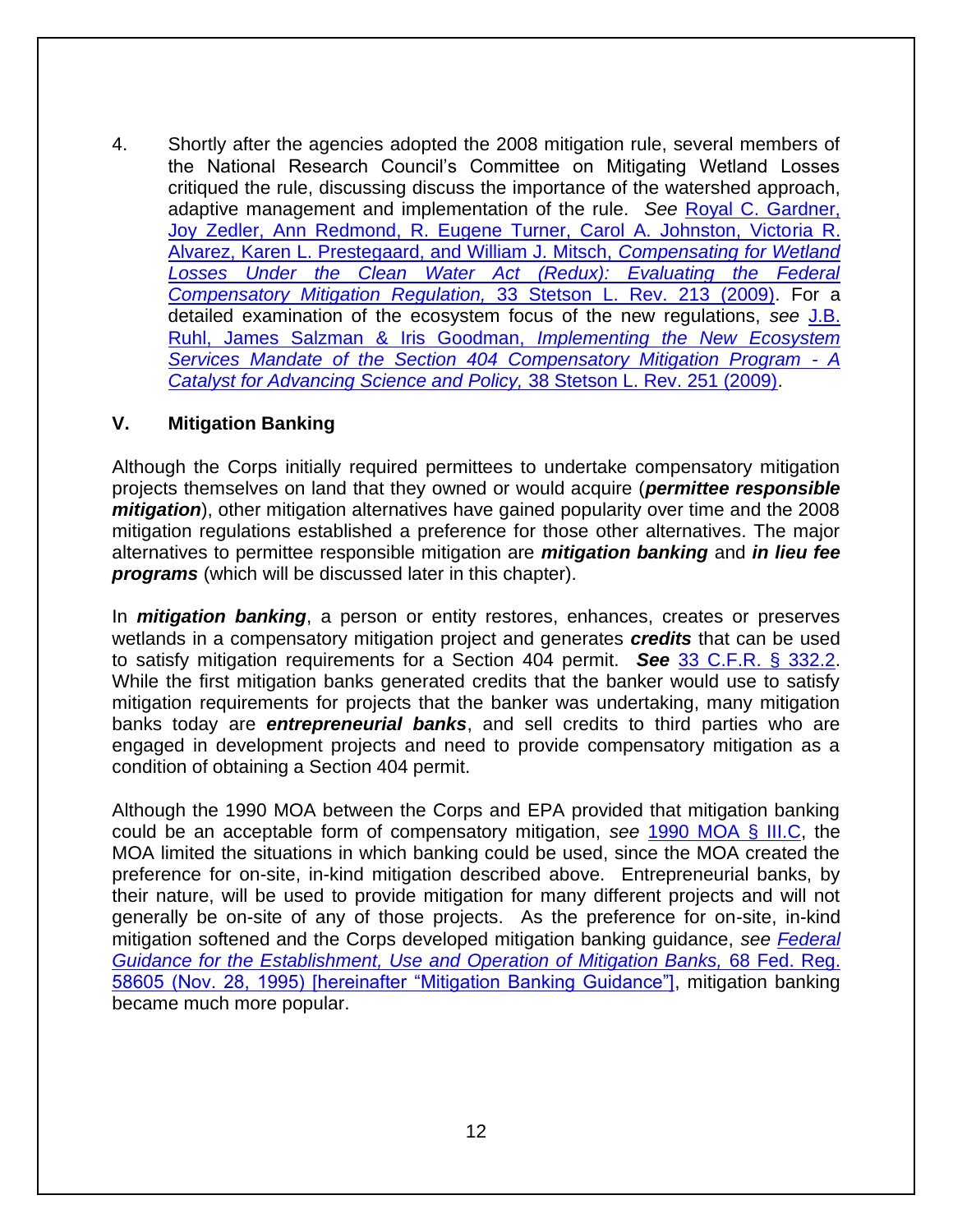# **A. Benefits of Mitigation Banking**

Mitigation banking provides benefits for *the environment*, *the government* and *permit applicants*. As noted above, the National Academy of Sciences raised concerns that many of the traditional permittee-responsible mitigation projects were not successful. Mitigation banking addresses that problem because the mitigation banks must meet performance standards before credits are released and can be used to satisfy permit requirements. *See* [33 C.F.R. § 332.8.](http://www.law.cornell.edu/cfr/text/33/332.8) Thus, it is less likely that the mitigation will result in a loss of wetland functions. In addition, mitigation banks are more likely to generate successful mitigation because they can bring together money and expertise that the individual permittees would not be able to access if they were developing mitigation projects on-site separately. *See* [Mitigation Banking Guidance](https://www.federalregister.gov/documents/1995/11/28/95-28907/federal-guidance-for-the-establishment-use-and-operation-of-mitigation-banks) at 58,607.Mitigation banks can provide additional environmental benefits compared to a series of separate, smaller mitigation projects, in that "[i]t may be more advantageous for maintaining the integrity of the aquatic ecosystem to consolidate compensatory mitigation into a single large parcel or contiguous parcels". *Id.* 

The Corps and EPA benefit from mitigation banking because it is easier to monitor and enforce mitigation requirements when the mitigation projects are consolidated in a large parcel or contiguous parcels, as opposed to dozens or hundreds of locations around a state. *Id.* Better monitoring and enforcement also benefits the environment, by increasing the likelihood that the mitigation will be successful. While a 2005 GAO report criticized the Corps' monitoring of mitigation banking projects, it concluded that the Corps provided more oversight for those projects than it provided for the permitteeresponsible projects. *See* [GAO Mitigation Oversight Report,](http://www.gao.gov/assets/250/247675.pdf) *supra.*

Finally, permit applicants benefit from mitigation banking because applicants can obtain permits quicker and at a lower cost if they can obtain credits from a mitigation bank than if they develop permittee responsible mitigation projects. *See* [Mitigation Banking](https://www.federalregister.gov/documents/1995/11/28/95-28907/federal-guidance-for-the-establishment-use-and-operation-of-mitigation-banks)  [Guidance a](https://www.federalregister.gov/documents/1995/11/28/95-28907/federal-guidance-for-the-establishment-use-and-operation-of-mitigation-banks)t 58,607. Applicants will save time because the Corps should be able to review a mitigation project involving purchase of credits from a mitigation bank much more quickly than it could evaluate a site-specific mitigation proposal prepared by the permit applicant. Applicants should be able to save money because the economies of scale involved in developing a mitigation bank should make mitigation credits from banks less expensive than on-site mitigation projects.

Permit applicants also receive another important benefit through mitigation banking. When a permit applicant satisfies its mitigation requirement by purchasing credits from a mitigation bank approved by the Corps of Engineers, the Corps will include that as a condition of the permit and the mitigation banker, rather than the permittee, will be responsible for the success of the mitigation. The permittee will not be required to provide alternative mitigation if the bank's mitigation fails.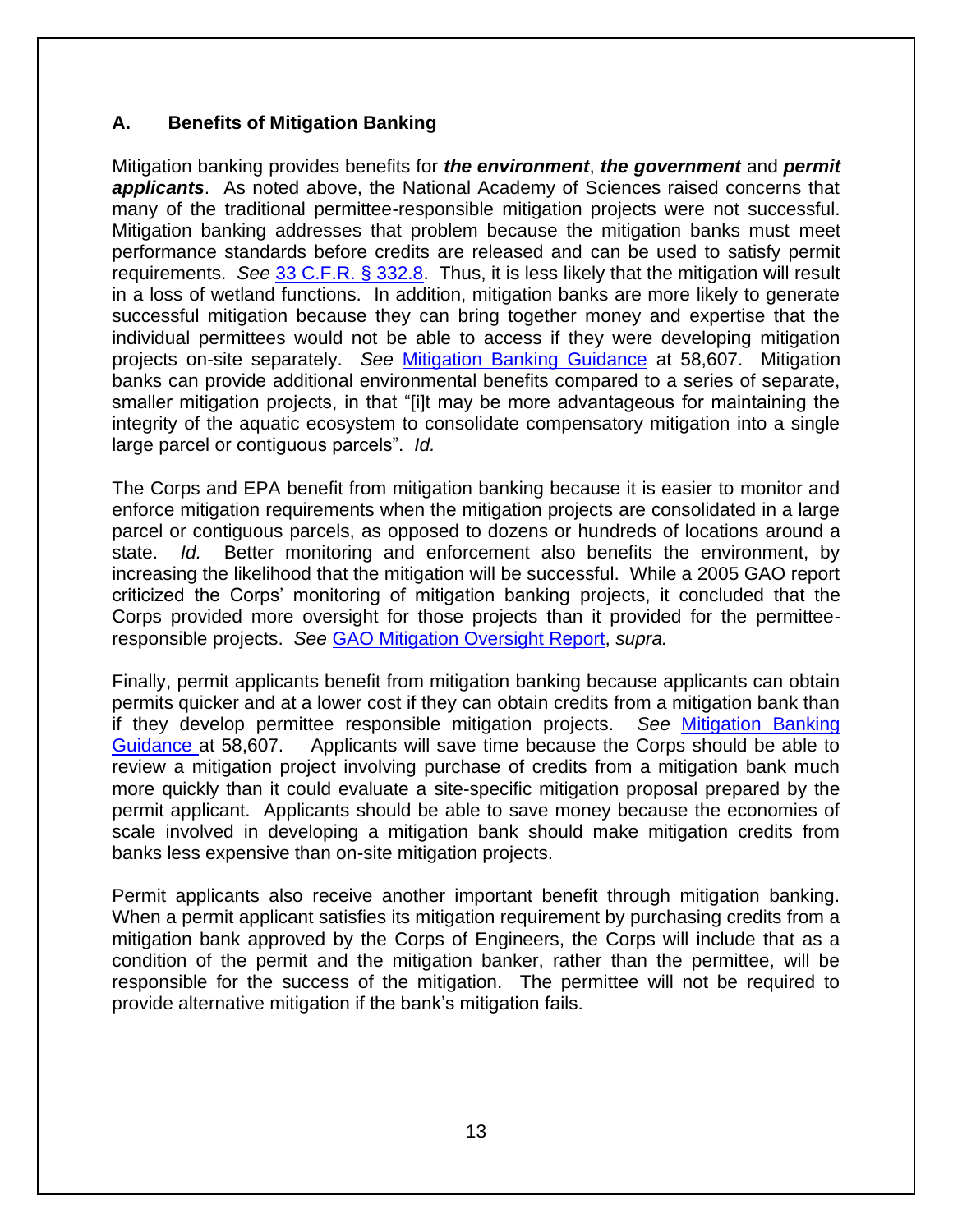# **Questions and Comments**

- 1. **Size matters**: Although the federal guidance suggested that it *may* be more advantageous to consolidate mitigation into a larger parcel, environmental advocates have pointed out that small, isolated wetlands provide unique ecological and water quality functions and that an assemblage of a series of small wetlands scattered across a wide geographic area can provide habitat benefits that a single large wetland cannot provide. *See* [Environmental Law](http://www.eli.org/sites/default/files/eli-pubs/d12_08.pdf)  Institute, *[Banks and Fees: The Status of Off-Site Wetland Mitigation in the United](http://www.eli.org/sites/default/files/eli-pubs/d12_08.pdf)  States* [28 \(Sept. 2002\) \[hereinafter "ELI Mitigation Banking Study"\].](http://www.eli.org/sites/default/files/eli-pubs/d12_08.pdf)
- 2. **Success**: Despite the benefits outlined above, some studies have suggested that mitigation banks are no more successful at replacing wetland values and functions than permittee-responsible mitigation. *See* [Rebecca L. Kihslinger,](https://jacksontetonplan.com/DocumentCenter/View/780/Kihslinger-RL-2008-PDF?bidId=)  *[Success of Wetland Mitigation Projects,](https://jacksontetonplan.com/DocumentCenter/View/780/Kihslinger-RL-2008-PDF?bidId=)* 30:2 National Wetlands Newsletter 14, [15 \(2008\).](https://jacksontetonplan.com/DocumentCenter/View/780/Kihslinger-RL-2008-PDF?bidId=)
- 3. **Takings**: What effect might a robust mitigation banking system as an option for compensatory mitigation have on wetland permitting decisions and the likelihood and success of takings challenges based on Section 404 permit denials? *See* Chapter 11, *infra*, for an extended discussion of regulatory takings.
- 4. **Limitations:** If compensatory mitigation is designed to replace the functions and values of wetlands that are destroyed or degraded by a Section 404 permitted activity, can you see where that might be difficult to do in some cases by relying on mitigation banking? Can mitigation banking be reconciled with the goal of "no net loss"?

# **B. Historical Development**

As noted above, the 1990 MOA authorized mitigation banking as a form of compensatory mitigation, but created some roadblocks to its broad adoption by establishing the on-site, in-kind mitigation preference. In the early years of mitigation banking, most of the mitigation banks were *single-user* banks, where an entity that was engaged in a series of development projects that required Section 404 permits would develop a large compensatory mitigation project in advance of those development projects, and would rely on that project to serve as compensatory mitigation for the Section 404 permits that it would need to obtain for the future development projects. While some of those early banks were operated by private developers, most were operated by public entities. By 1992, for instance, almost half of the mitigation banks in existence were developed by state departments of transportation for their road development projects. *See* [ELI Mitigation Banking Study](http://www.eli.org/sites/default/files/eli-pubs/d12_08.pdf) at 15. Congress encouraged this trend by making federal highway funding available for such mitigation banks in the [Intermodal Surface Transportation Efficiency Act of 1991, Pub. L. 102-240, 105 Stat.](http://thomas.loc.gov/cgi-bin/query/z?c102:H.R.2950.ENR:)  [1914 \(2001\).](http://thomas.loc.gov/cgi-bin/query/z?c102:H.R.2950.ENR:)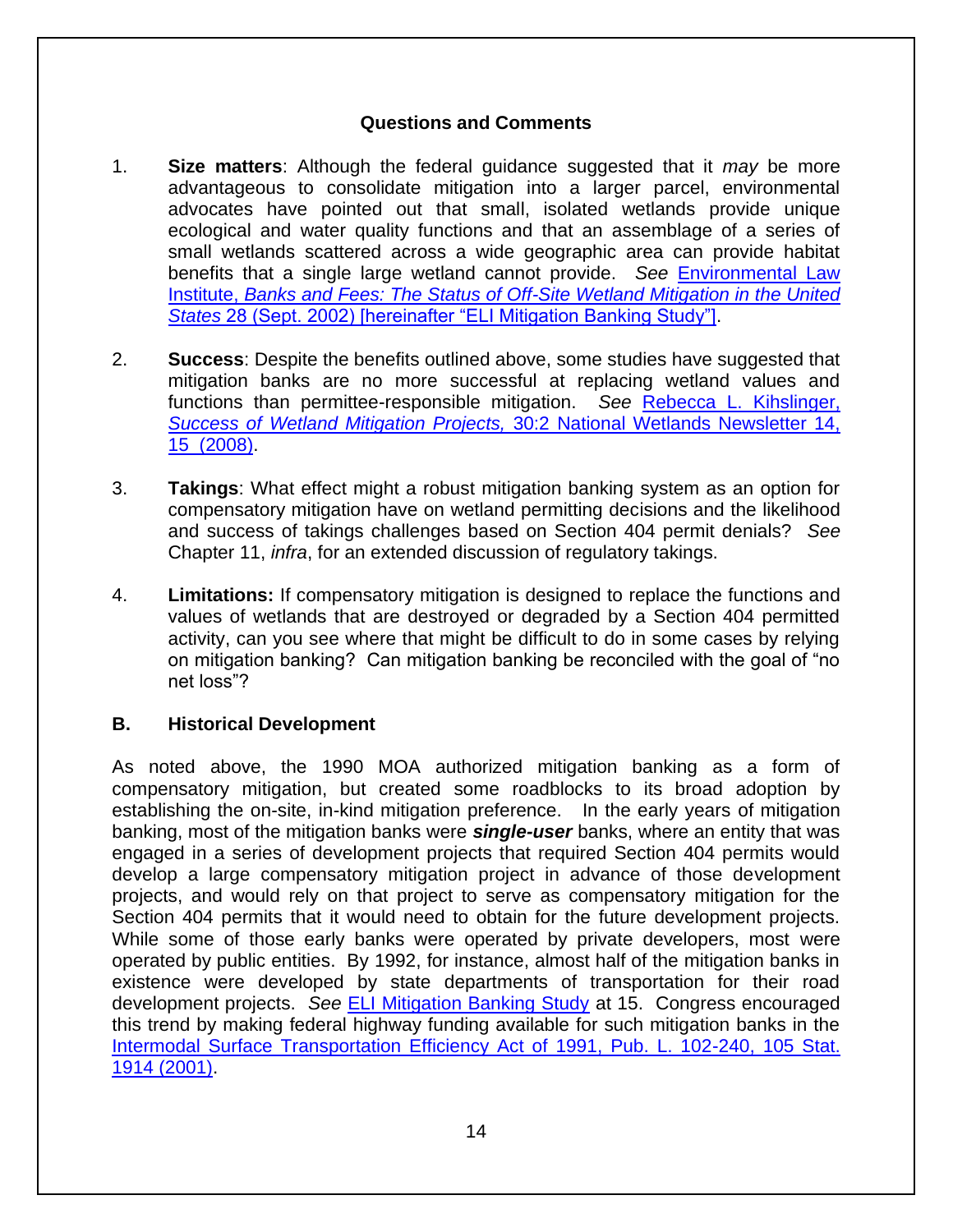Mitigation banking began to gain popularity after the Corps, EPA, the Natural Resources Conservation Agency and NOAA issued federal mitigation banking guidance in 1995. *See* [Mitigation Banking Guidance,](http://www.epa.gov/cwa%20404/historic%20compensatory%20mitigation%20guidance) *supra*. The guidance identified legal authority for mitigation banking and outlined a process for review and approval of mitigation banks, creating much more certainty for prospective mitigation bank developers. *Id.* It also emphasized that the agencies' preference for on-site mitigation should not preclude the use of mitigation banking when banking is environmentally preferable. *Id.* § II.D.4.

In 1998, Congress fueled the growth of mitigation banks further by expressing a preference for their use on federally funded highway projects. *See* [Transportation](http://www.gpo.gov/fdsys/pkg/PLAW-105publ178/html/PLAW-105publ178.htm)  Equity Act for the 21<sup>st</sup> [Century, Pub. L. No. 105-178, 112 Stat. 107 \(1998\).](http://www.gpo.gov/fdsys/pkg/PLAW-105publ178/html/PLAW-105publ178.htm) Between 1993 and 2000, the number of mitigation banks approved by the Corps of Engineers grew from 44 to more than 230. *See* Royal C. Gardner, *Mitigation* in Wetlands Law and Policy: Understanding Section 404 266 (American Bar Association, Section on Environment, Energy and Resources 2005). By 2005, 405 mitigation banks had been approved by the Corps, and 72% of those were entrepreneurial banks. *See* Royal C. Gardner, *Lawyers, Swamps, and Money* 119 (Island Press 2011). Despite the growth in popularity of banks, developers complained that the agency's mitigation guidelines placed them at a disadvantage with respect to traditional permittee-responsible mitigation. According to a 2006 study, permittee-responsible mitigation still accounted for approximately 60% of wetland mitigation at that time, based on mitigation acreage. *Id.* at 140*.* 

In 2008, when the Corps adopted its mitigation regulations, the agency indicated that the rule applied equivalent standards and criteria to all sources of compensatory mitigation, to the maximum extent practicable. *See* [73 Fed. Reg. 19594 \(Apr. 10,](http://www.epa.gov/sites/production/files/2015%2003/documents/2008_04_10_wetlands_wetlands_mitigation_final_rule_4_10_08.pdf)  [2008\).](http://www.epa.gov/sites/production/files/2015%2003/documents/2008_04_10_wetlands_wetlands_mitigation_final_rule_4_10_08.pdf) However, the final rules largely abandoned the on-site mitigation preference and created a hierarchy of preferred methods of compensatory mitigation, with mitigation banking at the top of the hierarchy. *See* [33 C.F.R. § 332.3\(b\).](http://www.law.cornell.edu/cfr/text/33/332.3) The hierarchy proceeds as follows:

- Mitigation Banking
- In Lieu Fee Programs
- Permittee-responsible mitigation under a watershed approach
- Permittee-responsible mitigation through on-site and in-kind mitigation
- Permittee-responsible mitigation through off-ste and out-of-kind mitigation

*Id.* Within a few years after the regulations were adopted, the number of banks approved by the Corps had grown to over 1000. *See* Royal C. Gardner, *Lawyers, Swamps, and Money* 119 (Island Press 2011).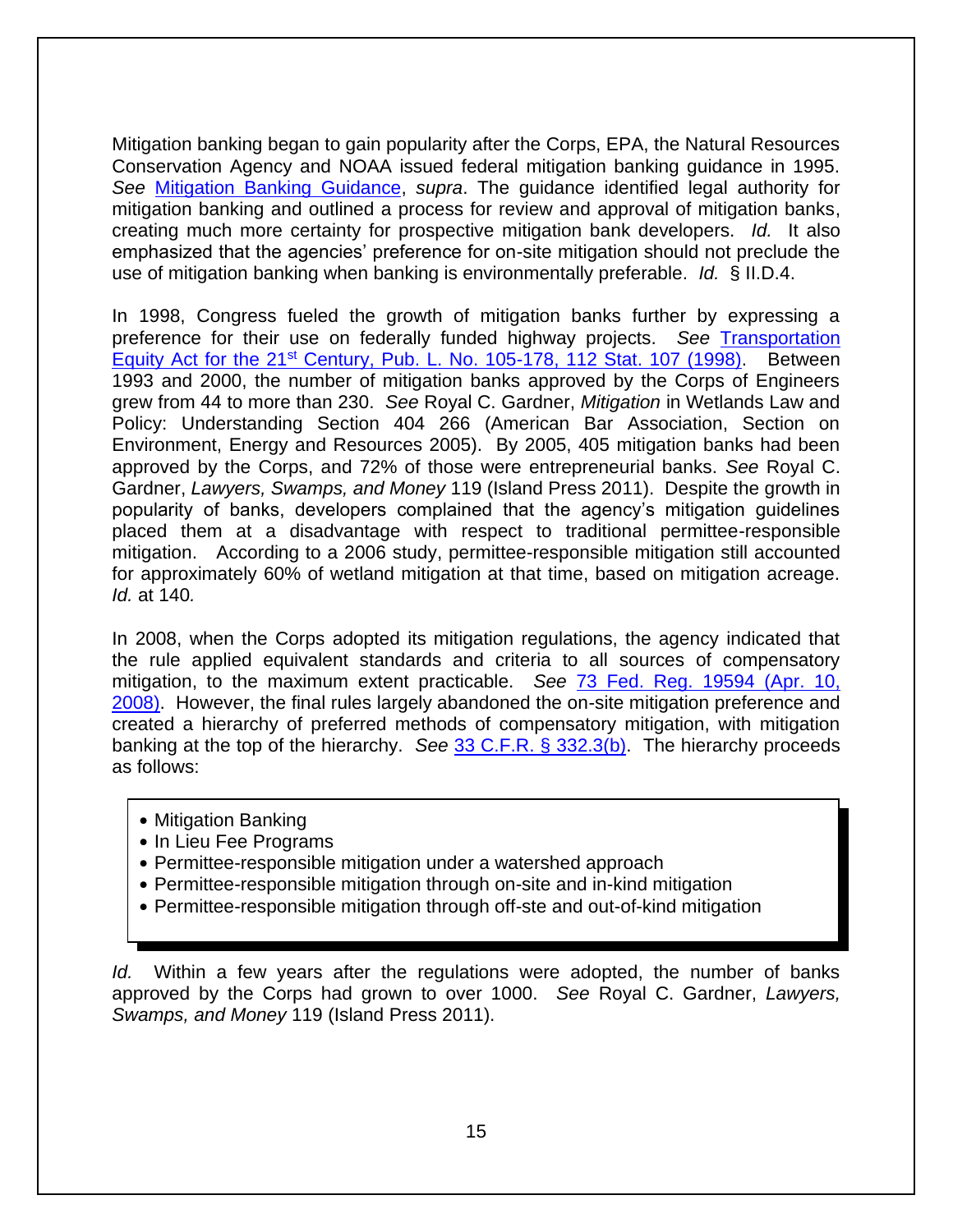# **C. Nuts and Bolts of Mitigation Banking**

A mitigation bank can only generate credits that can be used for compensatory mitigation if the bank is authorized to do so by the Corps of Engineers through an approved a *mitigation banking instrument*. *See* [33 C.F.R. § 332.8.](http://www.law.cornell.edu/cfr/text/33/332.8)

In order to receive approval from the Corps, the bank must prepare a mitigation plan that includes the same elements described above for permittee-responsible mitigation (i.e. objectives, baseline information , work plan, financial assurances, etc.). *See* [33](http://www.law.cornell.edu/cfr/text/33/332.4)  [C.F.R. § 332.4\(c\).](http://www.law.cornell.edu/cfr/text/33/332.4) Mitigation banking instruments are reviewed by an *interagency review team (IRT***)** that includes representatives of the Corps, EPA, Fish and Wildlife, NOAA, and can include representatives of state, local and tribal resource agencies in appropriate circumstances. *See* [40 C.F.R. § 230.98\(b\).](http://www.law.cornell.edu/cfr/text/40/230.98)

When a bank is approved by the Corps, it will be approved with a specific geographic **service area**, meaning that the credits generated by mitigation from the bank can only be used as compensatory mitigation for projects within that service area. *See* [33 C.F.R.](http://www.law.cornell.edu/cfr/text/33/332.3)  [§ 332.3\(b\)\(2\).](http://www.law.cornell.edu/cfr/text/33/332.3) Normally, mitigation banks can only sell credits for use within the *watershed* in which the bank is located. *Id.* § 332.3(b)(1). While bankers would prefer larger service areas that include more potential customers, it is more likely that the mitigation provided by the bank will offset the impacts of the development for which the mitigation is provided when the bank is located in the same watershed as the development. While banks may be allowed to sell some credits before their mitigation project has been completed, the mitigation banking instrument will outline milestones that the bank must meet before issuing specific amounts of credits. *Id.* § 332.3(b)(1). The regulations provide that a significant share of the credits from the bank should be withheld until the bank fully achieves the ecological performance standards set forth in the banking instrument. *See* [40 C.F.R. § 230.98\(o\)\(8\).](http://www.law.cornell.edu/cfr/text/40/230.98)

#### **Questions and Comments**

- 1. **Cost of credits:** Neither the Corps nor any other agency regulates the cost of mitigation credits sold by banks. The bank can determine the price that it would like to charge for the credits and Section 404 permit applicants can decide whether to buy the credits at that price, buy from another banker at a different price, or develop their own mitigation proposal. The Ecosystem Marketplace estimates that the average cost of mitigation credits in 2008 was \$74,535 per acre, although the prices ranged from \$3,000 to \$653,000 per acre. *See* [Ecosystem Marketplace,](https://web.archive.org/web/20150315112150/http:/www.ecosystemmarketplace.com/pages/dynamic/web.page.php?section=biodiversity_market&page_name=uswet_market) *U.S. Wetland Banking* They also estimated that developers spent over \$1 billion on wetland mitigation credits in 2008. *Id.*
- 2. **Responsibility:** As noted above, when a permit applicant receives approval from the Corps to satisfy the compensatory mitigation requirements for a Section 404 permit by purchasing credits from a mitigation bank, the bank is then responsible, rather than the permit applicant, for the success of the mitigation. *See* [33 C.F.R.](http://www.law.cornell.edu/cfr/text/33/332.2)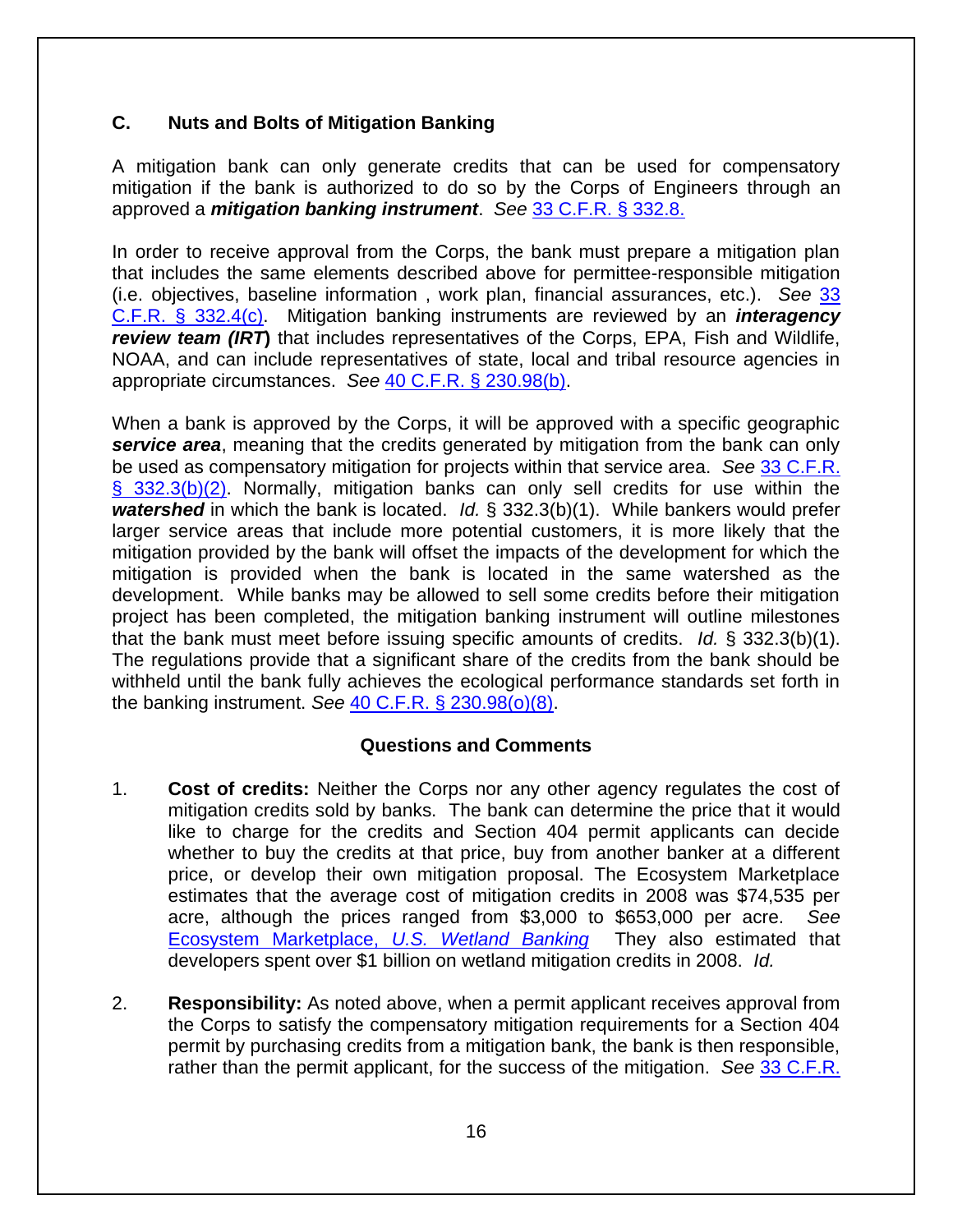[§ 332.2.](http://www.law.cornell.edu/cfr/text/33/332.2) Thus, if the mitigation fails, the Corps will not bring an enforcement action against the permittee for violating the permit conditions and will not require the permittee to provide alternate mitigation. Instead, the Corps will likely suspend the mitigation bank's operation and prevent additional credit releases and sales.

- 3. **Size:** As of 2011, the average size of approved mitigation bank sites was 466 acres, although the average size varied considerably by region. For instance, the average size of banks in Minnesota, which had the most approved and operational banks at that time, was 49 acres, while the average size of banks in Florida was 1,999 acres. *See* Steven Martin and Robert Brumbagh, *Entering a New Era: What Will RIBITS Tell Us About Mitigation Banking?*, 33 Natl. Wetlands Newsletter, 3:16 (2011).
- 4. In addition to wetland mitigation banking, several other emerging markets, such as water quality trading, species conservation banks, and greenhouse gas trading, can encourage wetland preservation. For an interesting overview of the issues raised by the commodification of wetlands, *see* Fred Bosselman, *Swamp Swaps: The 'Second Nature' of Wetlands,* 39 Envtl. L. 577 (2009). *See also,*  James Salzman & J.B. Ruhl, *Currencies and the Commodification of Environmental Law,* 53 Stanford L. Rev. 607 (2000).
- 5. For a detailed description of the development of mitigation banking and the operation of mitigation banks, *see* Royal C. Gardner, *Banking on Entrepreneurs: Wetlands, Mitigation Banking and Takings,* 81 Iowa L. Rev. 527 (1996).

# **Mitigation Banking Resources**

[RIBITS](https://ribits.ops.usace.army.mil/ords/f?p=107:2::::::) (Corps' Regulatory In Lieu Fee and Bank Information Tracking System - search for mitigation banks, service area, credits available, reports, etc.) [1995 Mitigation Banking Guidance \(](https://www.federalregister.gov/documents/1995/11/28/95-28907/federal-guidance-for-the-establishment-use-and-operation-of-mitigation-banks)superseded by the 2008 mitigation regulations [EPA Mitigation Banking Website](https://www.epa.gov/cwa-404/mitigation-banks-under-cwa-section-404) [2005 GAO Mitigation Oversight Report](http://www.gao.gov/assets/250/247675.pdf) [ELI Report on Mitigation Banking \(2002\)](http://www.eli.org/sites/default/files/eli-pubs/d12_08.pdf) [Model Mitigation Banking Instrument](http://www.iwr.usace.army.mil/Portals/70/docs/iwrreports/WMB-TP-1.pdf) (Corps - but predates 2008 regulations) [Example of a Mitigation Banking Restrictive Covenant \(Corps/Md.\)](http://www.nab.usace.army.mil/Portals/63/docs/Regulatory/Mitigation/MDE_Mit_Bank_Dec_Rest_Cov.pdf) The Conservation Fund - [Mitigation Bank Training for IRT members \(](http://www.conservationfund.org/what-we-do/conservation-leadership-network/our-services/training-resources-3rd-party-mitigation-interagency-review-team)includes many sample documents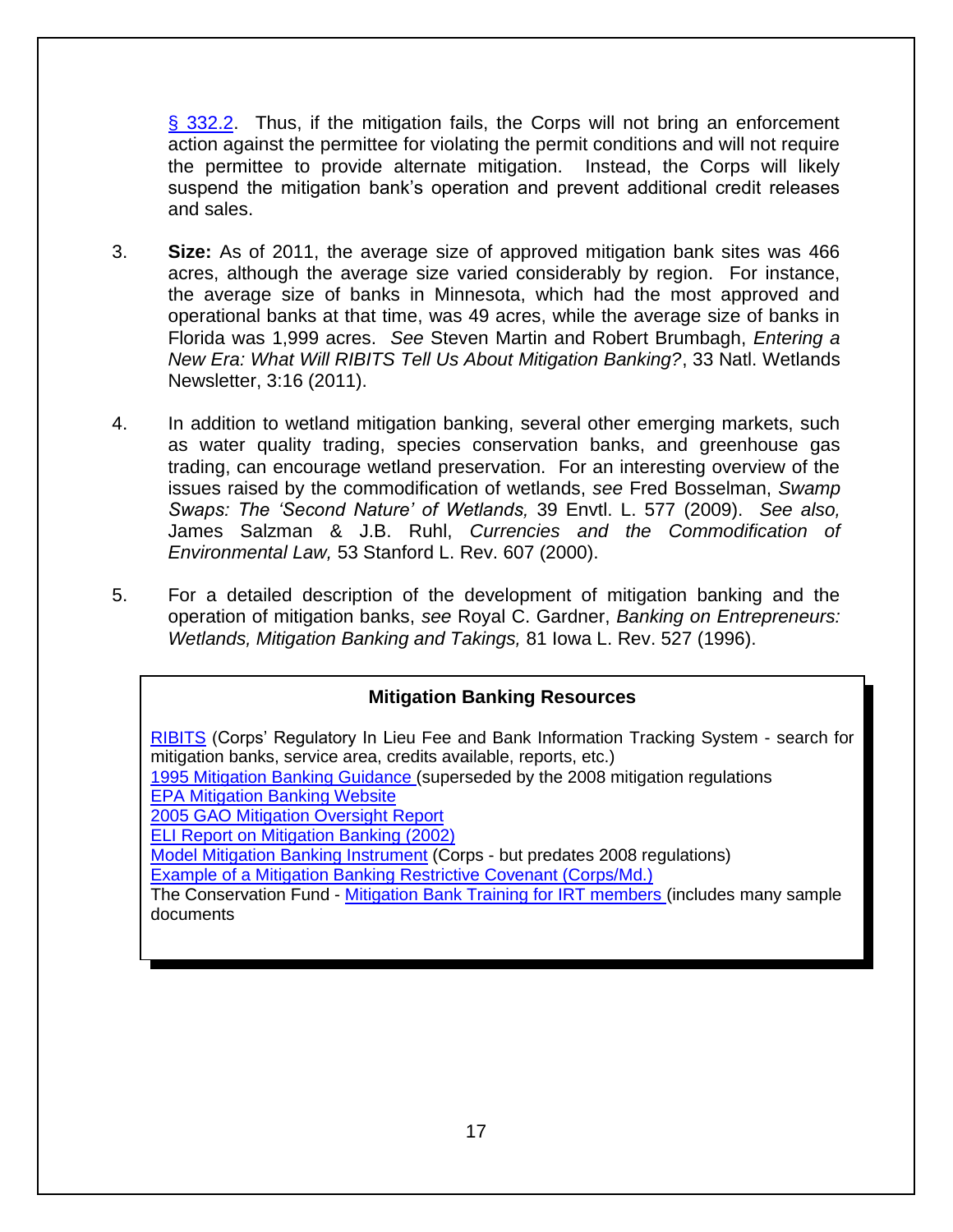#### **Research Problems**

**Agency Data:** The Corps of Engineers maintains an online database of approved mitigation banks (RIBITS) that permit applicants can use to find mitigation credits for their projects. Using that database, answer the following questions:

1. How many commercial mitigation banks in Missouri are currently approved to sell wetland mitigation credits? Remember that single client banks do not *sell* credits and remember to focus on banks that sell *wetland* credits, as the Corps database also includes banks that sell stream mitigation credits.

2. The Corps of Engineers is requiring a permit applicant in Sturgeon Lake, Minnesota to provide 1 acre of "shallow marsh" wetlands as mitigation for a project on his property on Island Lake Road in Sturgeon Lake, Minnesota. Please identify any mitigation banks that he could contact to buy those credits. It may be helpful to know that the longitude and latitude coordinates of the property where the project will take place are 46.415175, -92.730863.

# **VI. In Lieu Fee Programs**

*In lieu fee mitigation programs* are the other alternative to traditional permitteeresponsible compensatory mitigation. In this scenario, the Corps authorizes the permittee, in lieu of implementing a compensatory mitigation project itself, to pay a third party that is implementing a compensatory mitigation project approved by the Corps. *See* [33 C.F.R. § 332.2.](http://www.law.cornell.edu/cfr/text/33/332.2) The entity that is performing the mitigation project must be a government or non-profit natural resources management entity. *Id.* Prior to the 2008 regulations, the Corps frequently entered into Memoranda of Agreement with the government or non-profit entities to establish guidelines for the mitigation, *see* Royal C. Gardner, *Money for Nothing? The Rise of Fee Mitigation,* 19 Va. Envt'l. L. J. 1, 23-30 (2000), but the responsibilities of the program sponsors are now governed by the 2008 mitigation regulations. *See* [73 Fed. Reg. 19594 \(Apr. 10, 2008\).](http://www.epa.gov/sites/production/files/2015%2003/documents/2008_04_10_wetlands_wetlands_mitigation_final_rule_4_10_08.pdf) As with mitigation banking, in lieu fee programs involve "off-site" compensatory mitigation projects.

# **A. Benefits and Concerns**

In lieu fee programs are different from mitigation banking programs because, in an in lieu fee program, the government or non-profit entity usually collects money from several permittees before implementing a mitigation project, and there could be a significant delay between the collection of the money and the implementation of the project. *See* [ELI Mitigation Banking Study](http://www.eli.org/sites/default/files/eli-pubs/d12_08.pdf) at 8. Unlike mitigation banking, even if in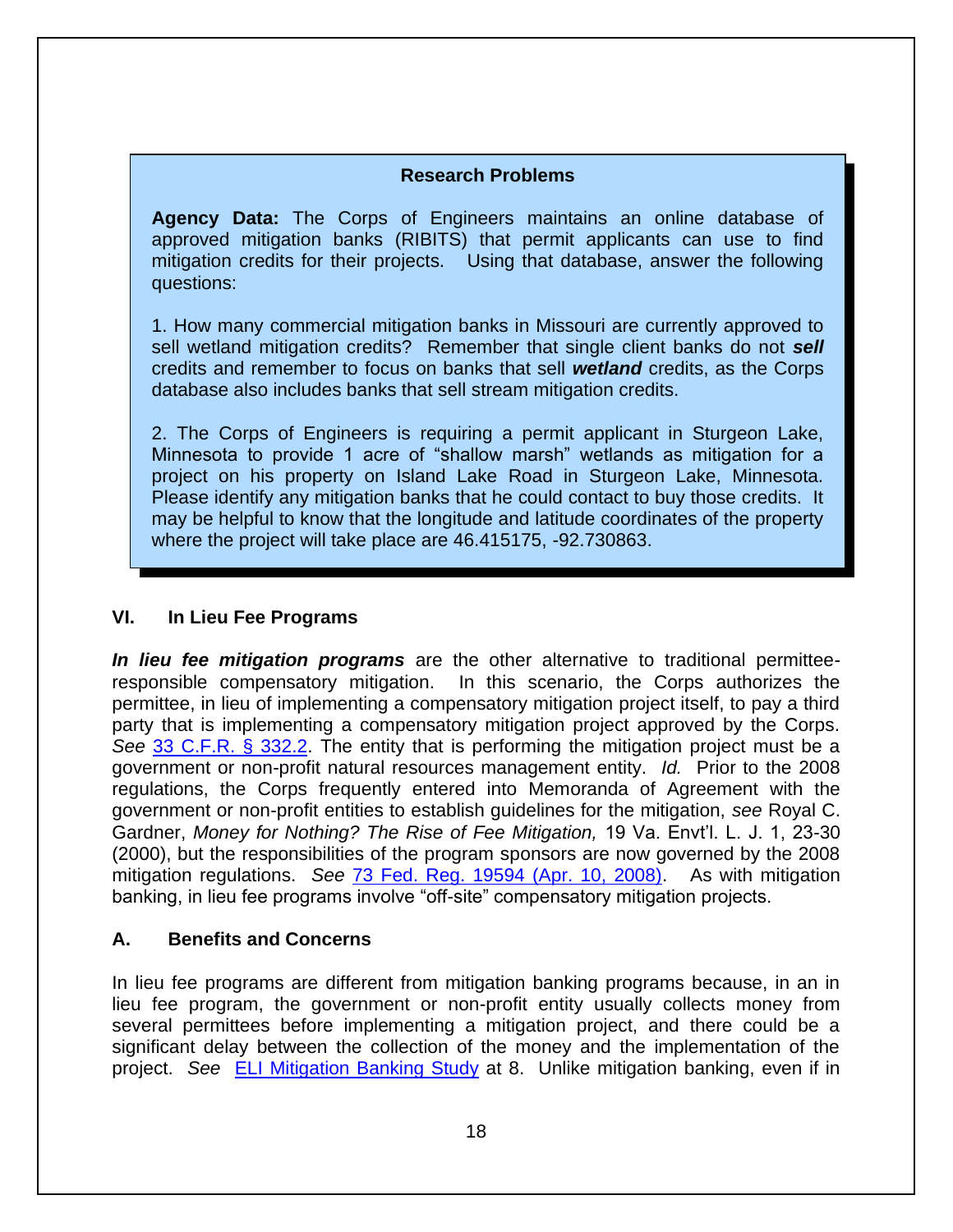lieu fee programs ultimately replace the functions of wetlands that are destroyed or degraded by Section 404 permitted activities, there will generally be temporal losses of wetland functions. *Id.* However, in lieu fee programs can be used to restore a variety of wetland types of varying sizes in varying locations, while mitigation banks usually create, restore, enhance and/or preserve a single large site. *Id.* In addition, in lieu fee programs make it easier for the Corps to require mitigation for some small projects, such as those authorized by nationwide permits, for which the Corps might not otherwise require mitigation. *See* Royal C. Gardner, *Lawyers, Swamps, and Money*  129 (Island Press 2011).

For Section 404 permit applicants, in lieu fee programs provide the same benefits as mitigation banking. They make it quicker and cheaper to obtain a permit, *see* [U.S.](http://www.gao.gov/assets/240/231490.pdf)  General Accounting Office, GAO-01-325, *[Wetlands Protection: Assessments Needed to](http://www.gao.gov/assets/240/231490.pdf)  [Determine Effectiveness of In-Lieu Fee Mitigation](http://www.gao.gov/assets/240/231490.pdf)* 9 (May 2001) [hereinafter "GAO In [Lieu Fee Report"\],](http://www.gao.gov/assets/240/231490.pdf) and they provide certainty to the permittee by shifting the responsibility for the success of the mitigation to a third party, the in lieu fee program sponsor.

For the government, to the extent that in lieu fee programs may involve smaller, scattered mitigation projects, as opposed to large, contiguous projects, in lieu fee programs may not provide the same monitoring and enforcement efficiency as mitigation banking. However, by consolidating the mitigation responsibilities in fewer entities with greater resources, the Corps still achieves a greater level of efficiency in monitoring and enforcement than it would in permittee-responsible mitigation, *see* [GAO](http://www.gao.gov/assets/240/231490.pdf)  [In Lieu Fee Report](http://www.gao.gov/assets/240/231490.pdf) at 9, and the chances of mitigation success may be greater due to the greater flexibility that is available to the in lieu fee program sponsor in selecting a site for the mitigation project. *See* [Environmental Law Institute,](http://www.eli.org/sites/default/files/eli-pubs/d16_04.pdf) *The Status and Character of In Lieu Fee [Mitigation in the United States](http://www.eli.org/sites/default/files/eli-pubs/d16_04.pdf)* 3 (June 2006).

While in lieu fee programs provide benefits for the environment, the permit applicant, and the government, they have also been criticized. In a 2001 report, the U.S. General Accounting Office raised concerns that the in lieu fees that were being collected were not being used to implement mitigation projects in a timely manner, that the Corps was not adequately monitoring mitigation projects in the programs, and that the mitigation provided by the projects was not offsetting the impacts authorized by the Section 404 permits. *See* [GAO In Lieu Fee Report](http://www.gao.gov/assets/240/231490.pdf) at 10. Similarly, a 2005 ELI report found that 58 of the 87 in lieu fee programs that were in place at the time of the study did not require that the funds collected be spent on mitigation within a specific time frame. *See* [ELI](http://www.eli.org/sites/default/files/eli-pubs/d12_08.pdf)  [Mitigation Banking Study](http://www.eli.org/sites/default/files/eli-pubs/d12_08.pdf) at 110. Prior to the adoption of the 2008 regulations, in lieu fee programs were also criticized because they frequently authorized preservation as a mitigation method. *Id.* at 119-120 (88% of in lieu fee programs authorized preservation).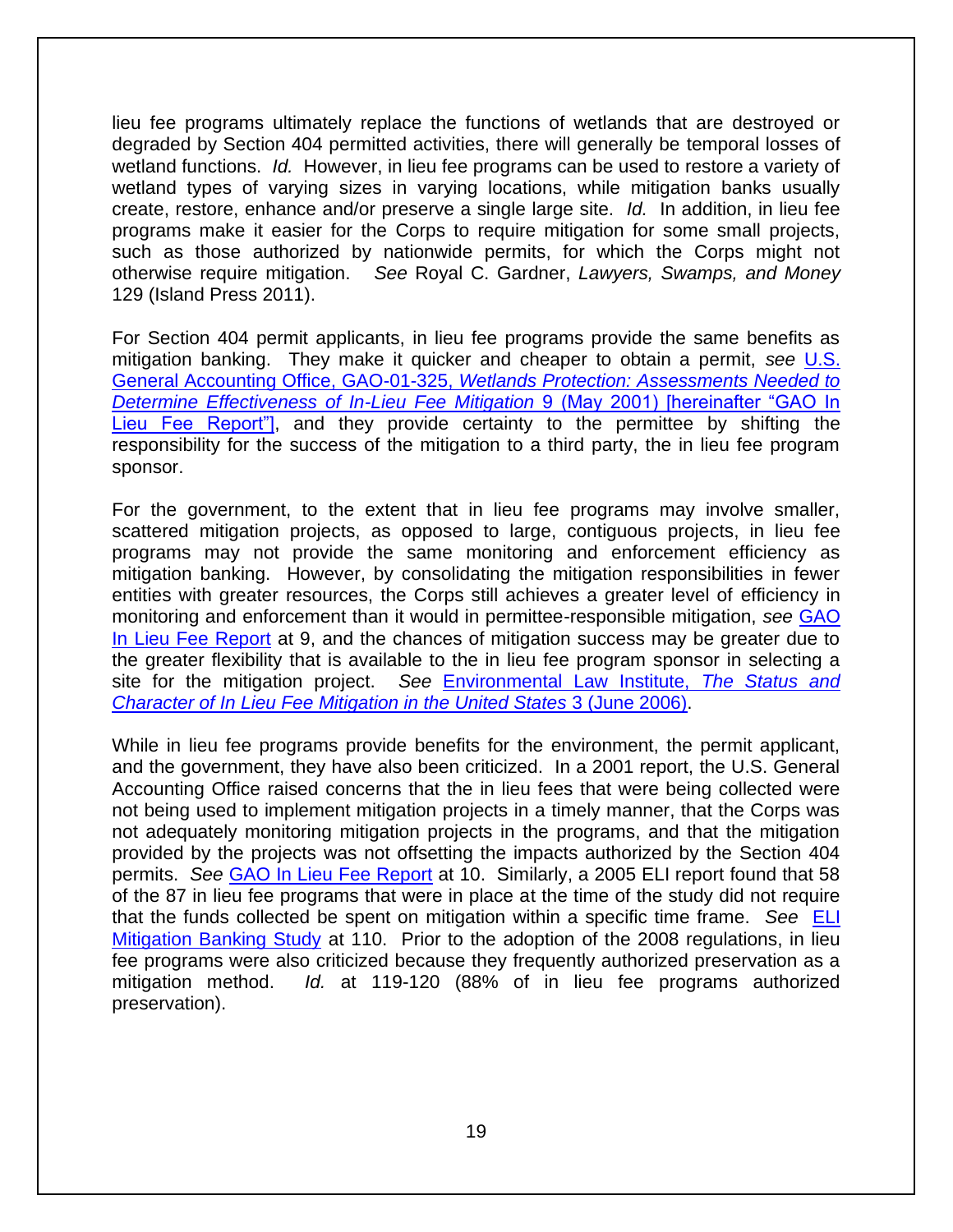### **B. History and Regulation**

The Corps established the first in lieu fee program in the Vicksburg, Mississippi District in 1987, and had established 63 programs throughout the country by September, 2000. *See* [GAO In Lieu Fee Report](http://www.gao.gov/assets/240/231490.pdf) at 7.

In 2000, at about the same time that the GAO was issuing its report criticizing in lieu fee programs, the Corps, EPA, the Fish and Wildlife Service and NOAA issued comprehensive in lieu fee guidance. *See [Federal Guidance on the Use of In-Lieu-Fee](http://www.fws.gov/habitatconservation/corps%20in-lieu-fee%20guidance.pdf)  [Arrangements for Compensatory Mitigation under Section 404 of the Clean Water Act](http://www.fws.gov/habitatconservation/corps%20in-lieu-fee%20guidance.pdf)  [and Section 10 of the Rivers and Harbors Act](http://www.fws.gov/habitatconservation/corps%20in-lieu-fee%20guidance.pdf)* (Oct. 2000). By 2005, the Corps had approved 87 programs in 27 states. *See* [ELI Mitigation Banking Study](http://www.eli.org/sites/default/files/eli-pubs/d12_08.pdf) at 99. According to a 2006 study, in lieu fee programs accounted for about 8.4% of the acreage of compensatory mitigation required in permits at that time. *See* Royal C. Gardner, *Lawyers, Swamps, and Money* 119 (Island Press 2011).

In lieu fee programs were regulated under the federal guidance document until the Corps adopted the mitigation regulations in 2008, which superseded the guidance. *See* [33 C.F.R. § 332.1\(f\)\(1\).](http://www.law.cornell.edu/cfr/text/33/332.1) As noted above, the regulations were structured to provide "equivalent" regulation of all types of compensatory mitigation, but created a hierarchy or preferred mitigation options, which placed in lieu fee programs below mitigation banking, but above permittee-responsible mitigation. *See* [33 C.F.R. § 332.3\(b\).](http://www.law.cornell.edu/cfr/text/33/332.3)

The regulations now require in lieu fee programs to be administered pursuant to an in lieu fee program instrument, similar to mitigation banking instruments, *see* [33 C.F.R. §](http://www.law.cornell.edu/cfr/text/33/332.2)  [332.2,](http://www.law.cornell.edu/cfr/text/33/332.2) to be approved by an interagency review team, similar to mitigation banks, *see*  [40 C.F.R. § 230.98\(b\),](http://www.law.cornell.edu/cfr/text/40/230.98) and to prepare mitigation plans that address the same 12 factors as the plans prepared by mitigation banks and by permittees engaged in permitteeresponsible mitigation (i.e. objectives, baseline information, work plan, financial assurances, etc). *See* [33 C.F.R. § 332.4\(c\).](http://www.law.cornell.edu/cfr/text/33/332.4) The regulations also require the Corps to identify a geographic *service area* in which credits from in lieu fee programs can be used, usually limited to the watershed in which the mitigation project will take place. *See* [33 C.F.R. § 332.3\(b\).](http://www.law.cornell.edu/cfr/text/33/332.3) As with mitigation banking, if a permittee is authorized to satisfy its mitigation requirements by providing funds to an in lieu fee program, the program sponsor, rather than the permittee is then responsible for the success of the mitigation. *See* [33 C.F.R. § 332.2.](http://www.law.cornell.edu/cfr/text/33/332.2) As noted above, the Corps would then seek relief for any mitigation failure from the in lieu fee program manager through contract law.

Although the regulations treat in lieu fee programs in a manner that is similar to mitigation banking in many respects, there is still one important difference between the programs. Unlike mitigation banks, in lieu fee programs can sell some credits and raise money as soon as the program instrument has been approved and do not have to wait until the mitigation project can demonstrate that it has met various milestones. *See* [33](http://www.law.cornell.edu/cfr/text/33/332.8)  [C.F.R. § 332.8\(n\).](http://www.law.cornell.edu/cfr/text/33/332.8) As the mitigation project is implemented and meets milestones, the program sponsors can sell additional advance credits. *Id.*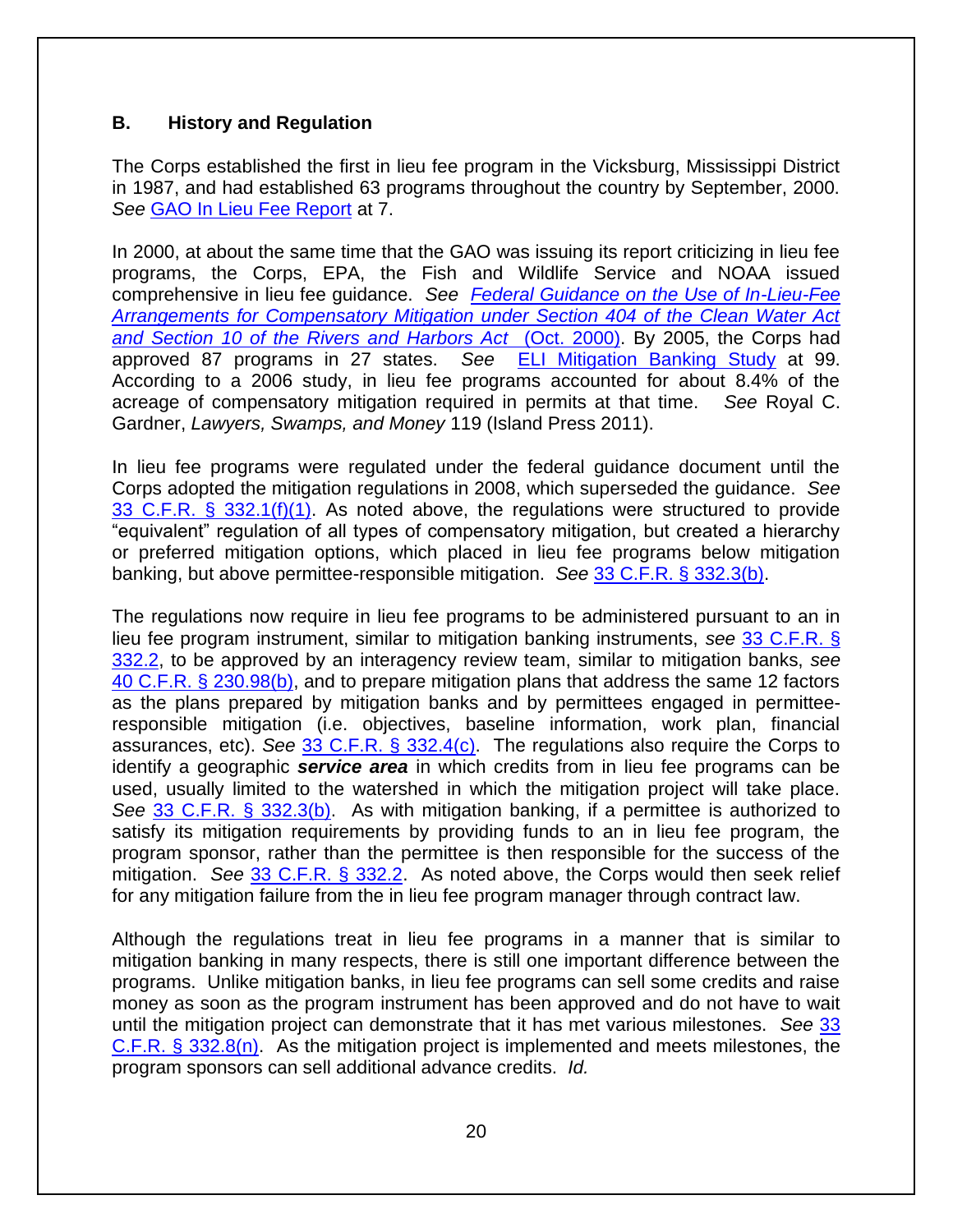# **In Lieu Fee Program Resources**

[RIBITS](https://ribits.ops.usace.army.mil/ords/f?p=107:2::::::) (Corps' Regulatory In Lieu Fee and Bank Information Tracking System search for mitigation banks, service area, credits available, reports, etc.) [2008 Corps/EPA Mitigation Regulations](https://www.sac.usace.army.mil/Portals/43/docs/regulatory/Final_Mitigation_Rule.pdf) 2000 Federal In [Lieu Fee Guidance \(superseded\)](http://www.fws.gov/habitatconservation/corps%20in-lieu-fee%20guidance.pdf) [ELI Report on Mitigation Banking an In Lieu Fee Programs \(2002\)](http://www.eli.org/sites/default/files/eli-pubs/d12_08.pdf)  [ELI Report on the Status and Character of In Lieu Fee Mitigation in the U.S.](http://www.eli.org/sites/default/files/eli-pubs/d16_04.pdf)  [\(2006\)](http://www.eli.org/sites/default/files/eli-pubs/d16_04.pdf) [In Lieu Fee Mitigation: Model Instrument Language and Resources \(ELI -](http://www.eli.org/sites/default/files/eli-pubs/d19-15.pdf) 2009) [ELI/Stetson Report on In Lieu Programs and Implementation \(2019\)](https://www.eli.org/sites/default/files/eli-pubs/lieu-fee-mitigation-review-program-instruments-and-implementation-across-country.pdf) [ELI In Lieu Fee Training Webinars \(2013\)](http://www.eli.org/events/2013-in-lieu-fee-mitigation-training-webinar-series)  [In Lieu Fee Programs Approved by the Corps' Sacramento](http://www.spk.usace.army.mil/Missions/Regulatory/Mitigation/InLieuFeePrograms.aspx) District

### **Hypothetical**

In a 2006 article, Professors J.B. Ruhl and James Salzman pointed out that when a developer uses mitigation banking, as opposed to on-site, in-kind mitigation, to satisfy mitigation requirements for Section 404 permits, the environmental and public benefits provided by the wetlands that are being destroyed are transferred from the area where the development is taking place to the area where the mitigation bank is located. *See* [J.B.](http://papers.ssrn.com/sol3/Delivery.cfm/SSRN_ID1344430_code327310.pdf?abstractid=878331&mirid=2)  Ruhl & James Salzman, *[The Effects of Wetland Mitigation Banking on People](http://papers.ssrn.com/sol3/Delivery.cfm/SSRN_ID1344430_code327310.pdf?abstractid=878331&mirid=2)*, 28 Natl. [Wetlands Newsletter 8 \(2006\).](http://papers.ssrn.com/sol3/Delivery.cfm/SSRN_ID1344430_code327310.pdf?abstractid=878331&mirid=2) Professors Ruhl and Salzman noted that this often means that development is destroying wetlands in urban areas and replacing them with wetlands in rural areas. *Id.* Mitigation banking, therefore, may raise some environmental justice concerns in its administration.

Consider that as you read the following dialogue between a lawyer and a client regarding mitigation requirements for a Clean Water Act Section 404 permit. The client has applied to the Corps of Engineers for a permit to fill 1 acre of coastal wetlands to build a parking deck in downtown Mobile, Alabama.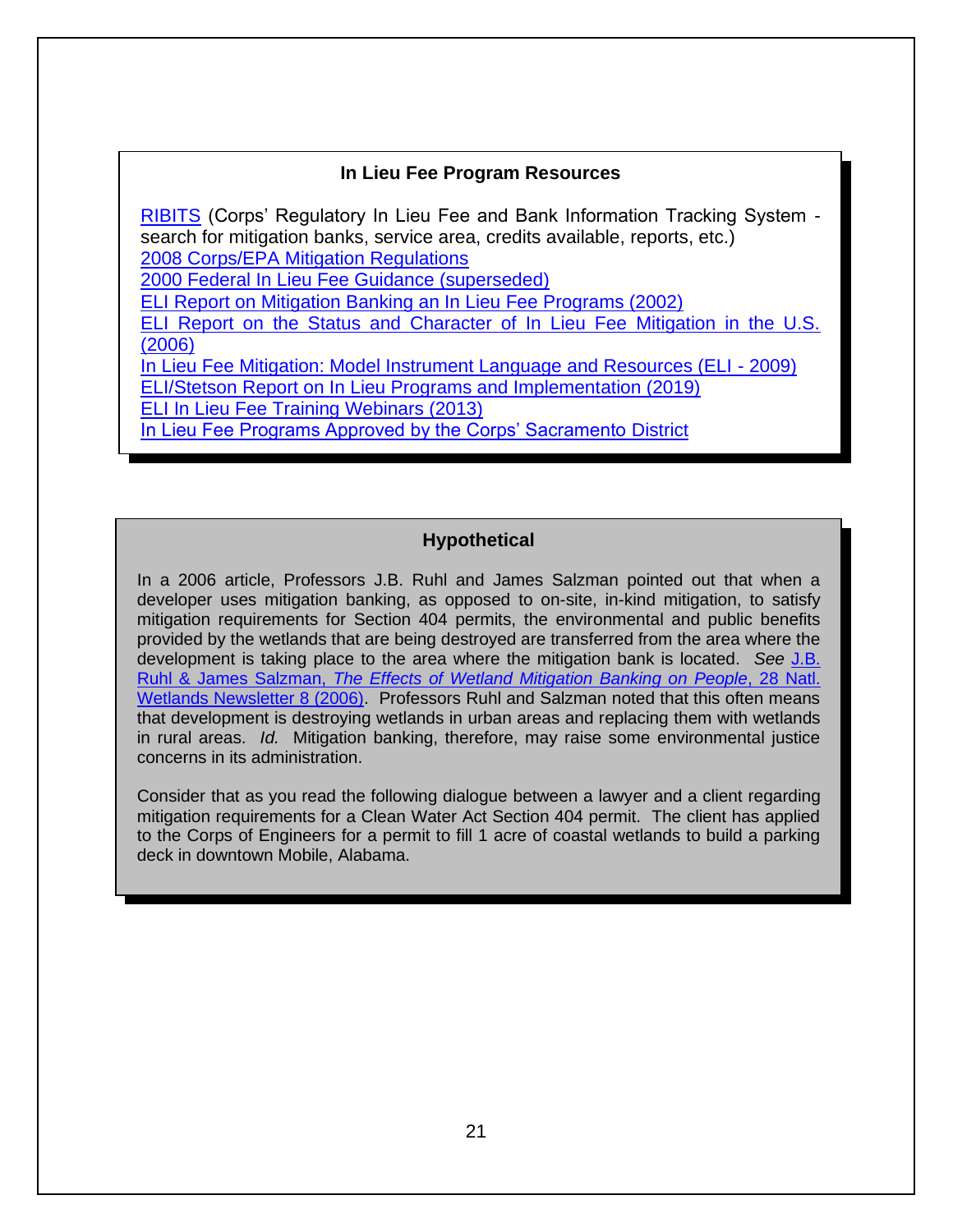#### **Scene**: Lawyers Office in downtown Mobile, Alabama

**Lawyer**: Thanks for stopping by this morning. I know that you're busy, but I just wanted to update you on your permit application.

**Client:** Great. I've been sitting on that swampland for years. It will be great to finally get some money out of it.

*Lawyer*: Well, you'll be happy to know that the Corps will probably grant your permit for the parking deck, but we just need to come to some agreement on the mitigation requirements.

*Client:* OK. So what are my options? The last time we talked about this, you told me that the Corps wanted me to clean up some of the other wetlands near my property or build new ones near my property. I think you said that they wanted 4 acres of wetlands to make up for the 1 that I was filling. Is that still what they want?

**Lawyer:** They still would prefer that mitigation, but they are also willing to allow you to buy mitigation credits from the South Alabama Mitigation Bank in Citronelle, Alabama. If you bought credits from the mitigation bank, it would cost about \$80,000 for the credits.

*Client:* That sounds better than the \$100,000 it was going to cost me to clean up or build swamps near my property.

**Lawyer:** I agree that credits from the mitigation bank will be less expensive, but I think that there are some other factors that you might want to consider in choosing the mitigation. When we discussed mitigation with the Corps before, they were exploring the on-site options because a lot of the coastal wetlands around Mobile are being developed and they felt that restoration or creation of wetlands on or near your property would help prevent flooding in Mobile and would help protect the shrimp fisheries in the Mobile Bay. The South Alabama Mitigation bank is located about 40 miles north of Mobile, so the wetlands that they have created and restored up there won't really provide any protection to the fisheries or to the folks who might be flooded by storms in the Mobile Bay. That's been happening a lot here in Alabama. Wetlands are being destroyed by development in the cities and being replaced by wetlands in mitigation banks in rural areas. Then, when the flooding hits, the cities get hit hard.

*Client:* Would my parking deck be affected by flooding?

**Lawyer:** It's hard to tell, but I think that you've got it designed and located so that any impacts should be minimal. Plus, we've got some good insurance lined up for it.

*Client*: Well, I don't see why I should worry about the fisheries or flooding, then. Besides, how much of an impact can my project have, anyway? I'm only filling an acre of swamp for my parking deck.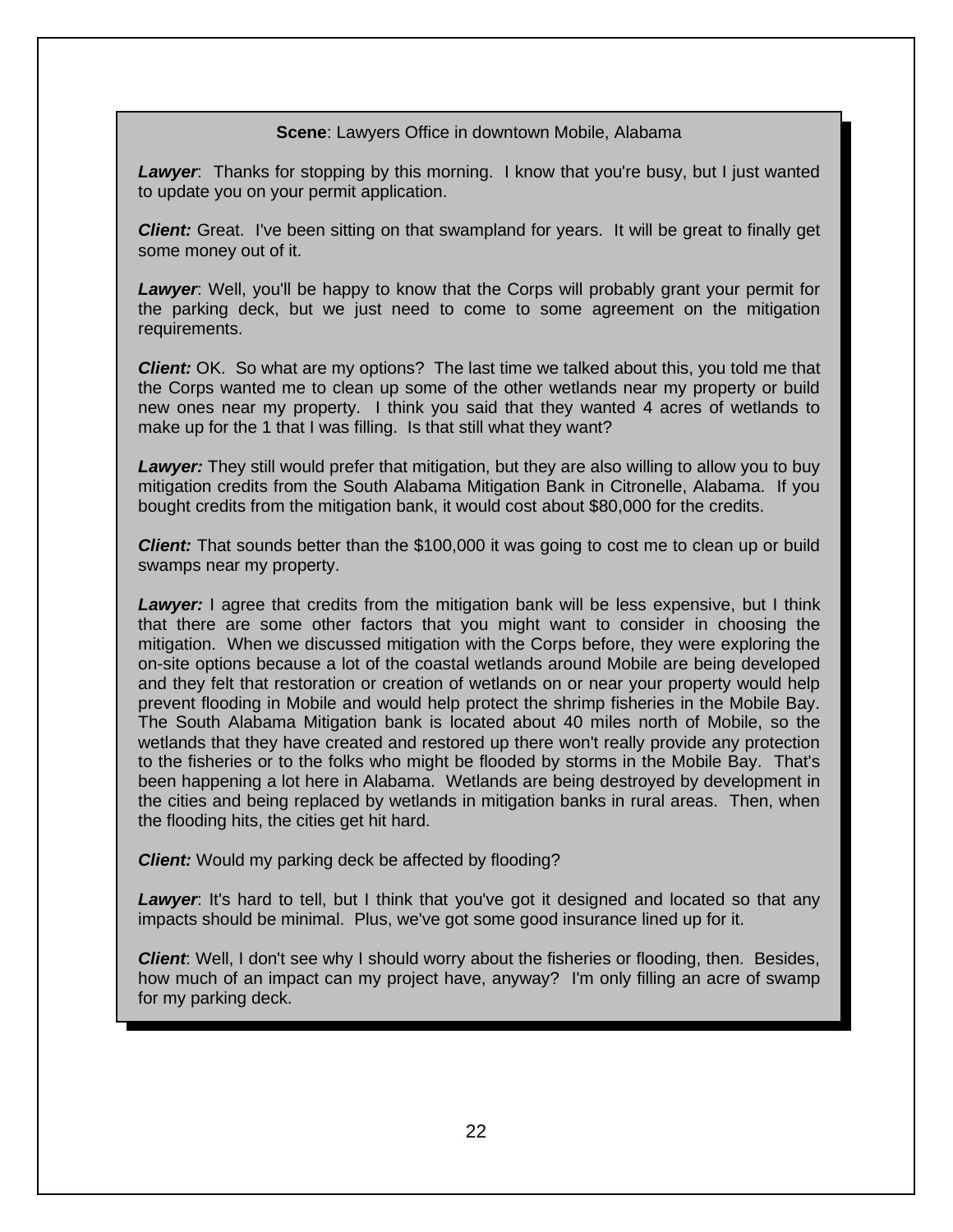**Lawyer:** Yes, but lots of people are only filling an acre or a couple acres by the bay. Before you know it, half of our wetlands are gone. Which is why I think that there are benefits to restoring or creating wetlands near your property.

*Client:* I hired you to represent me and not the citizens of Mobile or the Gulf Coast Shrimpers Union. All I'm concerned about is that I get my permit at the lowest cost without violating any laws. If I buy the mitigation credits, that will be legal, and I won't be sued by anyone when I build my parking deck?

**Lawyer**: If you buy the mitigation credits, the Corps will issue you the permit and you won't be sued by the government as long as you comply with the permit. The government's regulations actually create a preference for mitigation banking, but they allow on-site mitigation when the mitigation would restore an outstanding resource, like it would in your case. The Clean Water Act allows citizens to sue for some violations of the law, but they won't be able to sue you as long as you have a permit from the Corps to build your parking deck.

You may be able to buy some good will with the Mobile community, though, by restoring or creating some wetlands near your property instead of just buying mitigation credits. If you do a good job on the mitigation, it could really make the area around the parking deck look nice and it might make folks want to park in your parking deck instead of some of the other decks downtown. It could look like a little nature preserve in the middle of an urban jungle.

*Client:* Location is everything with parking decks. If I'm near where folks need to park, I'll get folks parking in my garage. If I'm not, I won't. I don't think that building some swamps near my garage is going to increase my business. Besides, I've never built swamps. What happens if they don't work the way they're supposed to? Won't the government come after me then?

**Lawyer**: Well, you're right that if we go with the on-site mitigation option and the restoration or creation doesn't work, the Corps can ask you to provide alternative mitigation. You don't have to worry about that with the mitigation bank. Once you buy the credits from an approved bank and the Corps signs off on that in your permit, you won't be responsible for providing any other mitigation if the mitigation bank's mitigation doesn't work.

*Client:* Well, it sounds like a no-brainer, then. Let's go with the credits from the mitigation bank and get that permit, so that we can start building the garage.

**Lawyer:** OK. I'll contact the Corps this afternoon. I'll let you know if anything else comes up.